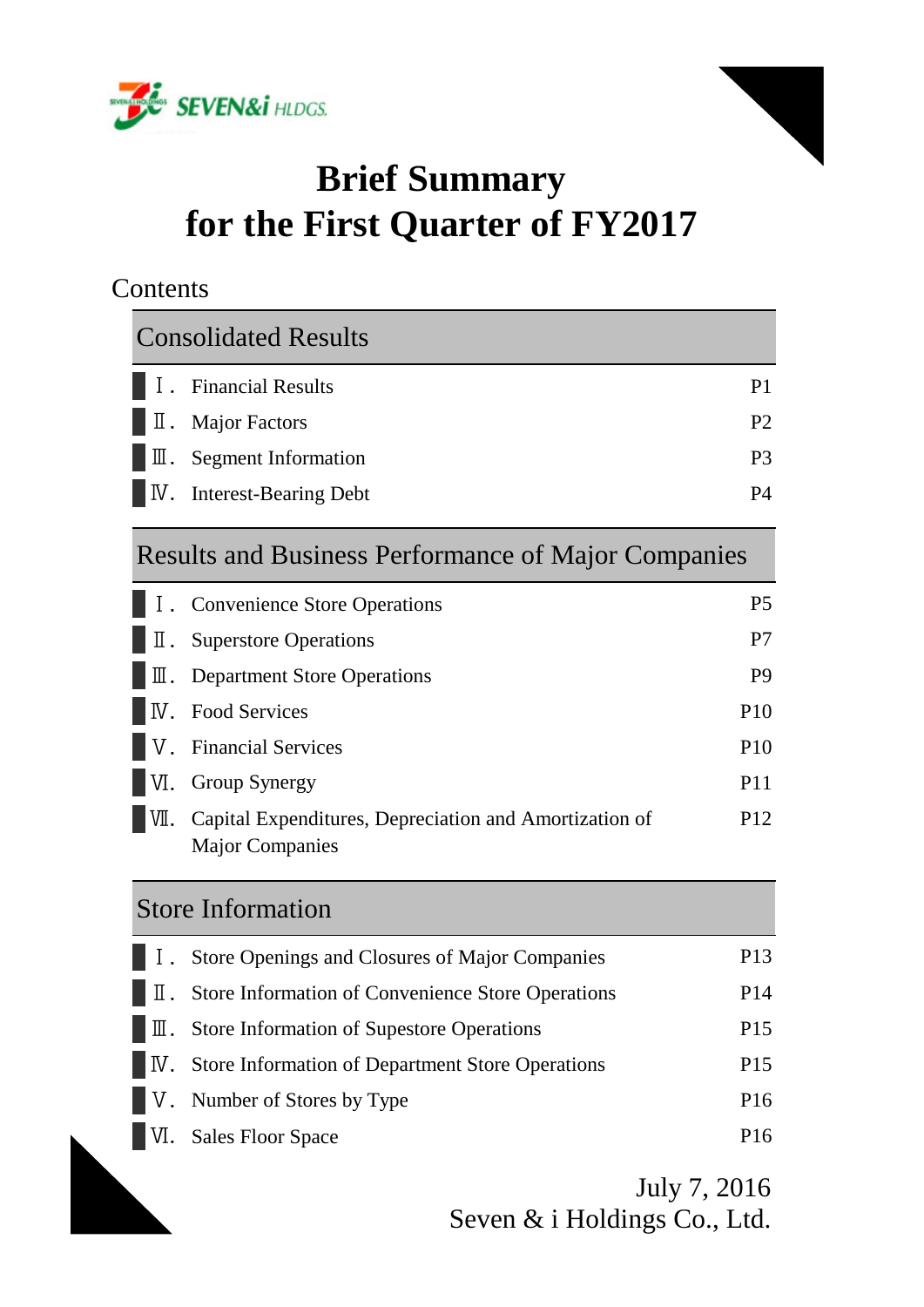The consolidated financial results forecast for the fiscal year ending February 28, 2017, has been left undetermined. The reason is that a business restructuring plan for the future of the Company's consolidated subsidiary Nissen Holdings Co., Ltd. is ongoing consideration at this point. For reference, the figures excluding Mail order services are presented. The consolidated financial results forecast will be announced without delay as soon as it becomes possible to make a rational projection.

# Ⅰ.Financial Results (Millions of yen)

|                                   |                                                | <b>Three Months Ended</b><br>May 31, 2015 |           | Three Months Ended<br>May 31, 2016 |           | <b>Fiscal Year Ended</b><br>Feb. 29, 2016 |           | <b>Fiscal Year Ending</b><br>Feb. 28, 2017 (Forecast) |           |
|-----------------------------------|------------------------------------------------|-------------------------------------------|-----------|------------------------------------|-----------|-------------------------------------------|-----------|-------------------------------------------------------|-----------|
|                                   |                                                |                                           | $YOY(\%)$ |                                    | $YOY(\%)$ |                                           | $YOY(\%)$ |                                                       | $YOY(\%)$ |
| Group's total sales <sup>*1</sup> |                                                | 2,545,189                                 | 103.3     | 2,560,924                          | 100.6     | 10,703,064                                | 104.6     | 10,873,000                                            |           |
|                                   | Revenues from operations                       | 1,440,782                                 | 97.9      | 1,394,749                          | 96.8      | 6,045,704                                 | 100.1     | 6,010,000                                             |           |
|                                   | Convenience store operations                   | 606,214                                   | 94.0      | 583,727                            | 96.3      | 2,675,890                                 | 98.1      | 2,725,000                                             | 101.8     |
|                                   | Superstore operations                          | 516,659                                   | 101.6     | 514,617                            | 99.6      | 2,060,516                                 | 102.4     | 2,125,000                                             | 103.1     |
|                                   | Department store operations                    | 212,636                                   | 98.1      | 204,505                            | 96.2      | 884,716                                   | 101.1     | 886,000                                               | 100.1     |
|                                   | Food services                                  | 21,344                                    | 105.7     | 21,005                             | 98.4      | 83,839                                    | 103.5     | 87,000                                                | 103.8     |
|                                   | <b>Financial services</b>                      | 47,068                                    | 107.2     | 48,644                             | 103.3     | 192,487                                   | 108.0     | 205,000                                               | 106.5     |
|                                   | Mail order services                            | 37,801                                    | 90.6      | 26,604                             | 70.4      | 158,732                                   | 85.4      |                                                       |           |
|                                   | Others                                         | 16,682                                    | 126.4     | 14,246                             | 85.4      | 61,582                                    | 114.3     | 58,000                                                | 94.2      |
|                                   | Eliminations / corporate                       | (17,624)                                  |           | (18,600)                           |           | (72,061)                                  |           | (76,000)                                              |           |
|                                   | Operating income (loss)                        | 81,856                                    | 105.6     | 81,483                             | 99.5      | 352,320                                   | 102.6     | 389,000                                               |           |
|                                   | Convenience store operations                   | 66,126                                    | 111.5     | 68,894                             | 104.2     | 304,110                                   | 109.9     | 315,400                                               | 103.7     |
|                                   | Superstore operations                          | 6,031                                     | 80.5      | 6,517                              | 108.1     | 7,234                                     | 37.4      | 25,300                                                | 349.7     |
|                                   | Department store operations                    | (92)                                      |           | (1,005)                            |           | 3,832                                     | 54.3      | 8,200                                                 | 214.0     |
|                                   | Food services                                  | 423                                       |           | (125)                              |           | 917                                       |           | 2,100                                                 | 229.0     |
|                                   | <b>Financial services</b>                      | 11,552                                    | 106.0     | 12,779                             | 110.6     | 49,697                                    | 105.3     | 51,400                                                | 103.4     |
|                                   | Mail order services                            | (2,793)                                   |           | (2,992)                            |           | (8,451)                                   |           |                                                       |           |
|                                   | Others                                         | 1,353                                     | 167.2     | 1,146                              | 84.7      | 5,559                                     | 151.5     | 4,600                                                 | 82.7      |
|                                   | Eliminations / corporate                       | (745)                                     |           | (3,729)                            |           | (10,578)                                  |           | (18,000)                                              |           |
|                                   | Ordinary income                                | 81,181                                    | 105.0     | 82,385                             | 101.5     | 350,165                                   | 102.5     | 385,700                                               |           |
|                                   | Special gains                                  | $973 \pm$                                 | 162.1     | 598                                | 61.5      | 6,103                                     | 126.2     |                                                       |           |
|                                   | Special losses                                 | 5,332                                     | 76.8      | 8,131                              | 152.5     | 52,493                                    | 145.3     |                                                       |           |
|                                   | Income before income taxes                     | 76,822                                    | 108.3     | 74,853                             | 97.4      | 303,775                                   | 97.9      |                                                       |           |
|                                   | Net income attributable to<br>owners of parent | 42,228                                    | 106.9     | 43,150                             | 102.2     | 160,930                                   | 93.0      | 184,100                                               |           |
|                                   |                                                | yen                                       | $\%$      | yen                                | $\%$      | yen                                       | $\%$      | yen                                                   | $\%$      |
|                                   | Net income per share                           | 47.77                                     | 106.9     | 48.80                              | 102.2     | 182.02                                    | 93.0      |                                                       |           |
|                                   | <b>Number of shares outstanding</b>            |                                           |           |                                    |           |                                           | (shares)  |                                                       |           |

| <b>NUMBER OF SHAFTS OF STATISTIC STATE</b> |             |               | (s <sub>Ha</sub> es) |
|--------------------------------------------|-------------|---------------|----------------------|
| Average                                    | 884,077,346 | 884, 180, 553 | 884.132.485          |
| End of period $^{*2}$                      | 884.142.321 | 884,199,400   | 884.151.095          |

\*1. Group's total sales include the sales of Seven-Eleven Japan and 7-Eleven, Inc. franchisees.

Convenience store's total sales including total store sales of Seven-Eleven Japan and 7-Eleven, Inc. for the three months ended 2015 and 2016,

fiscal year ended Feb. 29, 2016 are 1,710,622 million yen, 1,749,902 million yen, 7,333,250 million yen.

\*2. Excluding treasury stock

#### **Exchange rates** (yen)

| $\overline{\phantom{a}}$    |           |                    |                    |                   |                          |
|-----------------------------|-----------|--------------------|--------------------|-------------------|--------------------------|
|                             |           | Three Months Ended | Three Months Ended | Fiscal Year Ended | Fiscal Year Ending       |
|                             |           | May 31, 2015       | May 31, 2016       | Feb. 29, 2016     | Feb. 28, 2017 (Forecast) |
| Income statements $U.S.S1=$ |           | 119.16             | 115.35             | 121.10            | 115.00                   |
|                             | l vuan=   | 19.08              | 17.60              | 19.23             | 19.00                    |
| Balance sheets              | $U.S.S1=$ | 120.17             | 112.68             | 120.61            | $\overline{\phantom{0}}$ |
|                             | l yuan=   | 19.36              | 17.39              | 18.36             | $\overline{\phantom{0}}$ |

#### **Operating income before amortization of goodwill** (Millions of yen) (Millions of yen)

|                              | Three Months Ended |           | Three Months Ended |           | <b>Fiscal Year Ended</b> |           | Fiscal Year Ending         |  |
|------------------------------|--------------------|-----------|--------------------|-----------|--------------------------|-----------|----------------------------|--|
|                              | May 31, 2015       |           | May 31, 2016       |           | Feb. 29, 2016            |           | Feb. $28, 2017$ (Forecast) |  |
|                              |                    | $YOY(\%)$ |                    | $YOY(\%)$ |                          | $YOY(\%)$ | $YOY(\%)$                  |  |
| Total                        | 86.959             | 105.7     | 85,598             | 98.4      | 373,552                  | 103.1     | 409,000                    |  |
| Convenience store operations | 68,569             | 111.5     | 70,828             | 103.3     | 314.788                  | 110.3     |                            |  |
| Superstore operations        | 6,816              | 82.3      | 7.291              | 107.0     | 10,374                   | 46.1      |                            |  |
| Department store operations  | 1,229              | 43.0      | (21)               |           | 9,120                    | 73.9      |                            |  |
| Food services                | 423                |           | (125)              |           | 917                      |           |                            |  |
| Financial services           | 11.971             | 106.1     | 13,120             | 109.6     | 51,392                   | 105.4     |                            |  |
| Mail order services          | (2,791)            |           | (2,992)            |           | (8,446)                  |           |                            |  |
| Others                       | 1,484              | 172.8     | 1,228              | 82.7      | 5,984                    | 155.0     |                            |  |
| Eliminations / corporate     | (745)              |           | (3,729)            |           | (10,578)                 |           |                            |  |

| $110$ car Tear Ending   |
|-------------------------|
| eb. 28, 2017 (Forecast) |
| 115.00                  |
| 19.00                   |
|                         |
|                         |
| (Millions of yen)       |

| <b>Fiscal Year Ending</b> |           |
|---------------------------|-----------|
| Feb. 28, 2017 (Forecast)  |           |
|                           | $YOY(\%)$ |
| 409,000                   |           |
|                           |           |
|                           |           |
|                           |           |
|                           |           |
|                           |           |
|                           |           |
|                           |           |
|                           |           |

Note: Eliminations / corporate in operating income mainly reflect the Company's operating expenses relating to the Group strategy.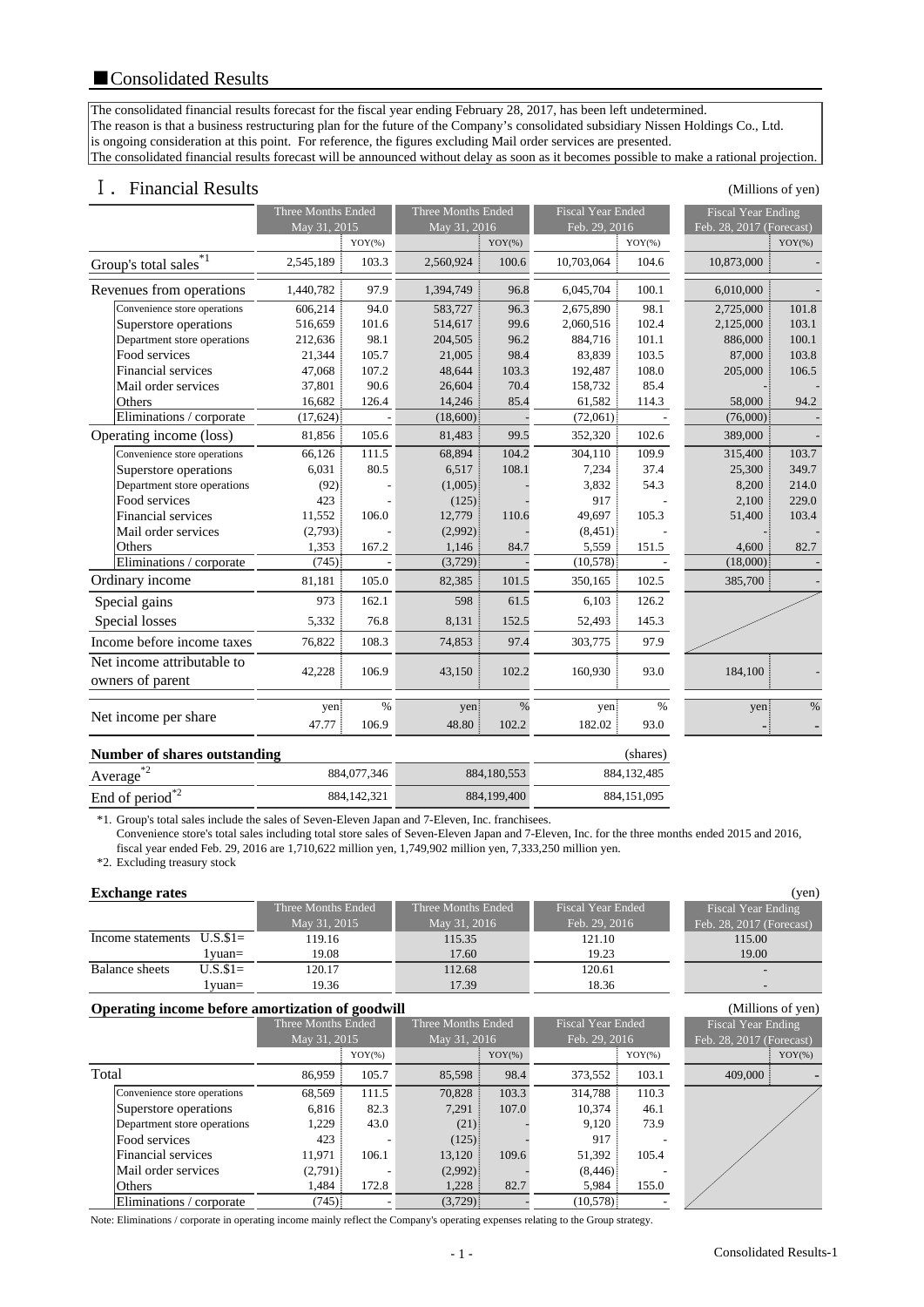# Ⅱ.Major Factors

\*For results of major operating companies, please refer to page 5 to 12.

(Millions of yen)

|                                            |           | Three Months Ended<br>May 31, 2016<br>$YOY(\%)$ | <b>Major Factors</b>                                                                                                                                                                                                                                                                                                                        |
|--------------------------------------------|-----------|-------------------------------------------------|---------------------------------------------------------------------------------------------------------------------------------------------------------------------------------------------------------------------------------------------------------------------------------------------------------------------------------------------|
| Group's total sales <sup>*1</sup>          | 2,560,924 | $+15,734$                                       | (1) Growth in total store sales at Seven-Eleven Japan                                                                                                                                                                                                                                                                                       |
|                                            |           |                                                 | • Higher total store sales due to increased stores and strong growth in<br>existing store sales.                                                                                                                                                                                                                                            |
|                                            |           |                                                 | (2) Downward pressure from the effect of a stronger yen [23.8 billion yen]                                                                                                                                                                                                                                                                  |
| Revenues from<br>operations                | 1,394,749 |                                                 | (46,032) (1) Mainly decrease of gasoline sales at 7-Eleven, Inc.                                                                                                                                                                                                                                                                            |
|                                            |           |                                                 | • Decrease gasoline sales mainly due to lower crude oil prices.                                                                                                                                                                                                                                                                             |
|                                            |           |                                                 | [Decrease in amount excluding foreign exchange effects: 23.5 billion yen]                                                                                                                                                                                                                                                                   |
|                                            |           |                                                 | (2) Downward pressure from the effect of a stronger yen [15.0 billion yen]                                                                                                                                                                                                                                                                  |
| Operating income (loss)                    | 81,483    | (372)                                           |                                                                                                                                                                                                                                                                                                                                             |
| Convenience stores                         | 68,894    |                                                 | $+2,767$ (1) Seven-Eleven Japan                                                                                                                                                                                                                                                                                                             |
|                                            |           |                                                 | · Growth led by standard products such as lunch boxes, pastries, etc.<br>Existing store sales and merchandise gross profit margin both increased.                                                                                                                                                                                           |
|                                            |           |                                                 | $(2)$ 7-Eleven, Inc.                                                                                                                                                                                                                                                                                                                        |
|                                            |           |                                                 | • Higher merchandise sales and improvement of gross profit margin<br>led by fast food products and beverages.                                                                                                                                                                                                                               |
| Superstores                                | 6,517     | $+485$                                          | (1) Ito-Yokado<br>• Profit increased due to revision to promote appropriate sales promotion<br>measures, etc., despite a decline in existing store sales and deterioration of<br>gross profit margin<br>(2) York-Benimaru (Including Life Foods <sup>*2</sup> )<br>• Higher income due to growth in existing store sales and improvement of |
|                                            |           |                                                 | gross profit margin.                                                                                                                                                                                                                                                                                                                        |
| Department stores                          | (1,005)   |                                                 | $(913)$ $(1)$ Sogo & Seibu<br>• Lower income due to decline in existing store sales and deterioration of<br>gross profit margin.                                                                                                                                                                                                            |
|                                            |           |                                                 | (2) Lower income at LOFT                                                                                                                                                                                                                                                                                                                    |
| Food services                              | (125)     |                                                 | (549) Lower income at Seven & i Food Systems                                                                                                                                                                                                                                                                                                |
| <b>Financial services</b>                  | 12,779    |                                                 | $+1,226$ (1) Higher income at Seven Bank                                                                                                                                                                                                                                                                                                    |
|                                            |           |                                                 | (2) Higher income in non-bank operations                                                                                                                                                                                                                                                                                                    |
| Mail order services                        | (2,992)   |                                                 | (198) Lower income at Nissen Holdings                                                                                                                                                                                                                                                                                                       |
| Others                                     | 1,146     | (207)                                           |                                                                                                                                                                                                                                                                                                                                             |
| Eliminations/corporate*3                   | (3,729)   | (2,983)                                         | • Increase in expenses related to the Omni-Channel Strategy.                                                                                                                                                                                                                                                                                |
| Ordinary income                            | 82,385    | $+1,204$                                        | Income increased due to an increase in non-operating income, despite a<br>decline operating income.                                                                                                                                                                                                                                         |
| Income attributable to<br>owners of parent | 43,150    | $+921$                                          |                                                                                                                                                                                                                                                                                                                                             |

\*1. Group's total sales include the sales of Seven-Eleven Japan and 7-Eleven, Inc. franchisees.

\*2. Life Foods is a wholly owned subsidiary which produces and sells delicatessen in York-Benimaru stores.

\*3. Eliminations / corporate in operating income mainly reflect the Company's operating expenses relating to the Group strategy.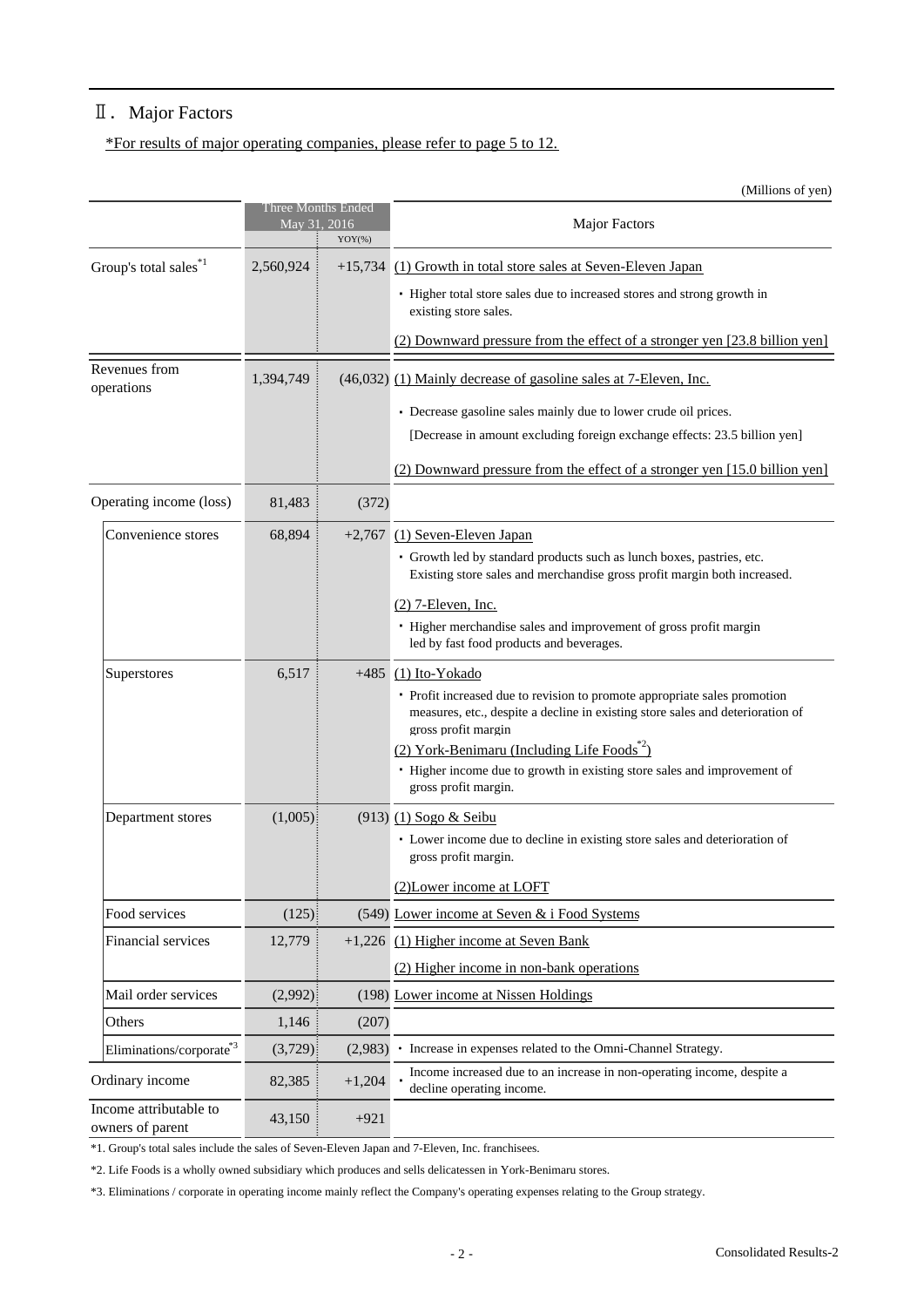The consolidated financial results forecast for the fiscal year ending February 28, 2017, has been left undetermined. The reason is that a business restructuring plan for the future of the Company's consolidated subsidiary Nissen Holdings Co., Ltd. is ongoing consideration at this point. For reference, the figures excluding Mail order services are presented. The consolidated financial results forecast will be announced without delay as soon as it becomes possible to make a rational projection.

# Ⅲ.Segment Infromation

#### **Business segment information** (Millions of yen)

| в азнкээ эсдикит нногитатон          |                    |           |                    |              |                          |                          |           |                           | $\mu$ and $\mu$ or $\mu$ on $\mu$ |
|--------------------------------------|--------------------|-----------|--------------------|--------------|--------------------------|--------------------------|-----------|---------------------------|-----------------------------------|
|                                      | Three Months Ended |           | Three Months Ended |              |                          | <b>Fiscal Year Ended</b> |           | <b>Fiscal Year Ending</b> |                                   |
|                                      | May 31, 2015       |           |                    | May 31, 2016 |                          | Feb. 29, 2016            |           | Feb. 28, 2017 (Forecast)  |                                   |
|                                      |                    | $YOY(\%)$ |                    |              | $YOY(\%)$ Composition(%) |                          | $YOY$ (%) |                           | $YOY(\%)$                         |
| <b>Capital expenditures</b>          |                    |           |                    |              |                          |                          |           |                           |                                   |
| Convenience store operations         | 46.928             | 92.4      | 49,061             | 104.5        | 52.0                     | 238,372                  | 123.4     | 363,400                   | 152.5                             |
| Superstore operations                | 19,953             | 160.1     | 25,595             | 128.3        | 27.2                     | 81,354                   | 124.2     | 53,200                    | 65.4                              |
|                                      |                    |           | [18, 566]          | [93.0]       |                          | [57,078]                 | [87.2]    |                           |                                   |
| Department store operations          | 5,220              | 87.6      | 5,566              | 106.6        | 5.9                      | 17,515                   | 113.9     | 15,600                    | 89.1                              |
| Food services                        | 543                | 75.5      | 627                | 115.3        | 0.7                      | 1,853                    | 52.9      | 2,700                     | 145.7                             |
| Financial services                   | 9,454              | 73.4      | 6,744              | 71.3         | 7.2                      | 33,422                   | 85.5      | 39,400                    | 117.9                             |
| Mail order services                  | 1,066              | 105.6     | 391                | 36.7         | 0.4                      | 4,766                    | 124.9     |                           |                                   |
| Others                               | 1,123              | 30.4      | 2,341              | 208.4        | 2.5                      | 3,678                    | 68.3      | 6,400                     | 174.0                             |
| Corporate                            | 7,730              | 840.9     | 3,942              | 51.0         | 4.2                      | 18,240                   | 120.4     | 12,000                    | 65.8                              |
| Total                                | 92,022             | 104.0     | 94,270             | 102.4        | 100.0                    | 399,204                  | 117.0     | 492,700                   |                                   |
|                                      |                    |           | [87, 241]          | [94.8]       |                          | [374, 928]               | [109.9]   |                           |                                   |
| <b>Depreciation and amortization</b> |                    |           |                    |              |                          |                          |           |                           |                                   |
| Convenience store operations         | 27,503             | 110.5     | 30,718             | 111.7        | 59.5                     | 116,514                  | 112.9     | 131,700                   | 113.0                             |
| Superstore operations                | 5,526              | 112.7     | 6,369              | 115.3        | 12.3                     | 23,800                   | 115.0     | 25,300                    | 106.3                             |
| Department store operations          | 3,356              | 100.8     | 3,370              | 100.4        | 6.5                      | 13,569                   | 101.3     | 13,200                    | 97.3                              |
| Food services                        | 198                | 135.6     | 228                | 114.9        | 0.4                      | 828                      | 116.7     | 900                       | 108.7                             |
| <b>Financial services</b>            | 7,009              | 118.6     | 7,256              | 103.5        | 14.1                     | 29,071                   | 115.2     | 28,400                    | 97.7                              |
| Mail order services                  | 918                | 98.2      | 905                | 98.6         | 1.8                      | 3,730                    | 97.1      |                           |                                   |
| Others                               | 752                | 111.5     | 705                | 93.8         | 1.4                      | 2,958                    | 110.0     | 2,700                     | 91.3                              |
| Corporate                            | 720                | 127.7     | 2,063              | 286.4        | $4.0\,$                  | 5,036                    | 208.2     | 9,200                     | 182.7                             |
| Total                                | 45,984             | 111.2     | $51,617$ :         | 112.2        | 100.0                    | 195,511                  | 113.5     | $211,400$ :               |                                   |
| <b>Amortization of goodwill</b>      |                    |           |                    |              |                          |                          |           |                           |                                   |
| Convenience store operations         | 2,443              | 109.6     | 1,933              | 79.1         | 47.0                     | 10,677                   | 122.6     |                           |                                   |
| Superstore operations                | 785                | 100.0     | 774                | 98.7         | 18.8                     | 3,140                    | 100.0     |                           |                                   |
| Department store operations          | 1,321              | 99.9      | 983                | 74.4         | 23.9                     | 5,288                    | 100.1     |                           |                                   |
| Food services                        |                    |           |                    |              |                          |                          |           |                           |                                   |
| Financial services                   | 419                | 109.4     | 341                | 81.3         | 8.3                      | 1,695                    | 108.7     |                           |                                   |
| Mail order services                  | $\overline{c}$     | 102.6     |                    |              |                          | 4                        | 50.5      |                           |                                   |
| Others                               | 130                | 263.4     | 81                 | 62.4         | 2.0                      | 425                      | 221.1     |                           |                                   |
| Total                                | 5,102              | 106.9     | $4,114$ :          | 80.6         | 100.0                    | 21,232                   | 112.4     |                           |                                   |
| <b>Impairment</b> loss               |                    |           |                    |              |                          |                          |           |                           |                                   |
| Convenience store operations         | 504                | 168.3     | 1,134              | 224.6        | 24.5                     | 9,369                    | 163.3     |                           |                                   |
| Superstore operations                | 558                | 96.9      | 1,424              | 255.0        | 30.7                     | 12,273                   | 172.6     |                           |                                   |
| Department store operations          | 314                | 305.9     | 954                | 303.7        | 20.6                     | 3,972                    | 225.3     |                           |                                   |
| Food services                        | 86 <sup>1</sup>    | 118.3     | 192:               | 221.8        | 4.2                      | 636                      | 134.9     |                           |                                   |
| Financial services                   |                    |           |                    |              |                          | 28                       |           |                           |                                   |
| Mail order services                  |                    |           | 28                 |              | 0.6                      | 2,358                    |           |                           |                                   |
| Others                               |                    |           | 902                |              | 19.5                     | 161                      | 361.4     |                           |                                   |
| Total                                | 1.464              | 138.8     | 4,636              | 316.6        | 100.0                    | 28,800                   | 189.2     |                           |                                   |

Notes: 1. Capital expenditures include long-term leasehold deposits and advances for store construction. An increase of the future amortization of assets Notes: 1. under the "Accounting Standard for Asset Retirement Obligations" is not included.

Figures for actual results don't include goodwill and others related to the acquisition of stores, etc.

2. Capital expenditures include investments related to openings of stores for each fiscal year and beyond.

Corporate in capital expenditures mainly reflect the Company's capital expenditures relating to the Group strategy.

3. In capital expenditures, figures in square brackets [] show the figures reflecting the securitization of assets of a new store in superstore operations. 4. Depreciation and amortization include amortization on intangible assets. Corporate in depreciation and amortization mainly reflect

the Company's depreciation and amortization relating to the Group strategy.

5. Amortization of goodwill include only the amount record on selling, general and administrative expenses.

Notes: 6. Impairment losses include 1,320 million yen recorded as restructuring expenses in the consolidated income statement for the three months ended May 31, 2016, and 6,108 million yen recorded as the same for the fiscal year ended Feb. 29, 2016.

| (Millions of yen)<br>Geographic area segment information |                    |           |            |                    |                          |           |           |  |  |  |
|----------------------------------------------------------|--------------------|-----------|------------|--------------------|--------------------------|-----------|-----------|--|--|--|
|                                                          | Three Months Ended |           |            | Three Months Ended | <b>Fiscal Year Ended</b> |           |           |  |  |  |
|                                                          | May 31, 2015       |           |            | May 31, 2016       | Feb. 29, 2016            |           |           |  |  |  |
|                                                          |                    | $YOY(\%)$ |            | $YOY(\%)$          | Composition(%)           |           | $YOY$ (%) |  |  |  |
| <b>Revenues from operations</b>                          |                    |           |            |                    |                          |           |           |  |  |  |
| Japan                                                    | 995,804            | 102.1     | 988,780    | 99.3:              | 70.9                     | 4,056,272 | 102.9     |  |  |  |
| North America                                            | 408,231            | 88.3      | 374,899    | 91.8               | 26.9                     | 1,855,305 | 94.2      |  |  |  |
| Others                                                   | 37,289             | 106.7     | 31,422     | 84.3               | 2.3                      | 136,058   | 103.8     |  |  |  |
| Eliminations                                             | (543)              |           | (353)      |                    |                          | (1,931)   |           |  |  |  |
| Total                                                    | 1,440,782          | 97.9      | 1,394,749  | 96.8:              |                          | 6,045,704 | 100.1     |  |  |  |
| <b>Operating income</b>                                  |                    |           |            |                    |                          |           |           |  |  |  |
| Japan                                                    | 74.670             | 99.8      | $71,831$ : | 96.2:              | 88.2                     | 288,068   | 97.4      |  |  |  |
| North America                                            | 7,185              | 229.4     | 9,806      | 136.5              | 12.0                     | 65.148    | 130.8     |  |  |  |
| Others                                                   | $(1)$ :            |           | $(158)$ :  |                    | (0.2)                    | $(842)$ : |           |  |  |  |
| Eliminations                                             | 2                  | 100.8     | 2:         | $103.0$ :          |                          | $(53)$ :  |           |  |  |  |
| Total                                                    | 81,856             | 105.6     | 81,483     | 99.5:              |                          | 352,320   | 102.6     |  |  |  |

Note: "Others" consists of the business results in China, etc.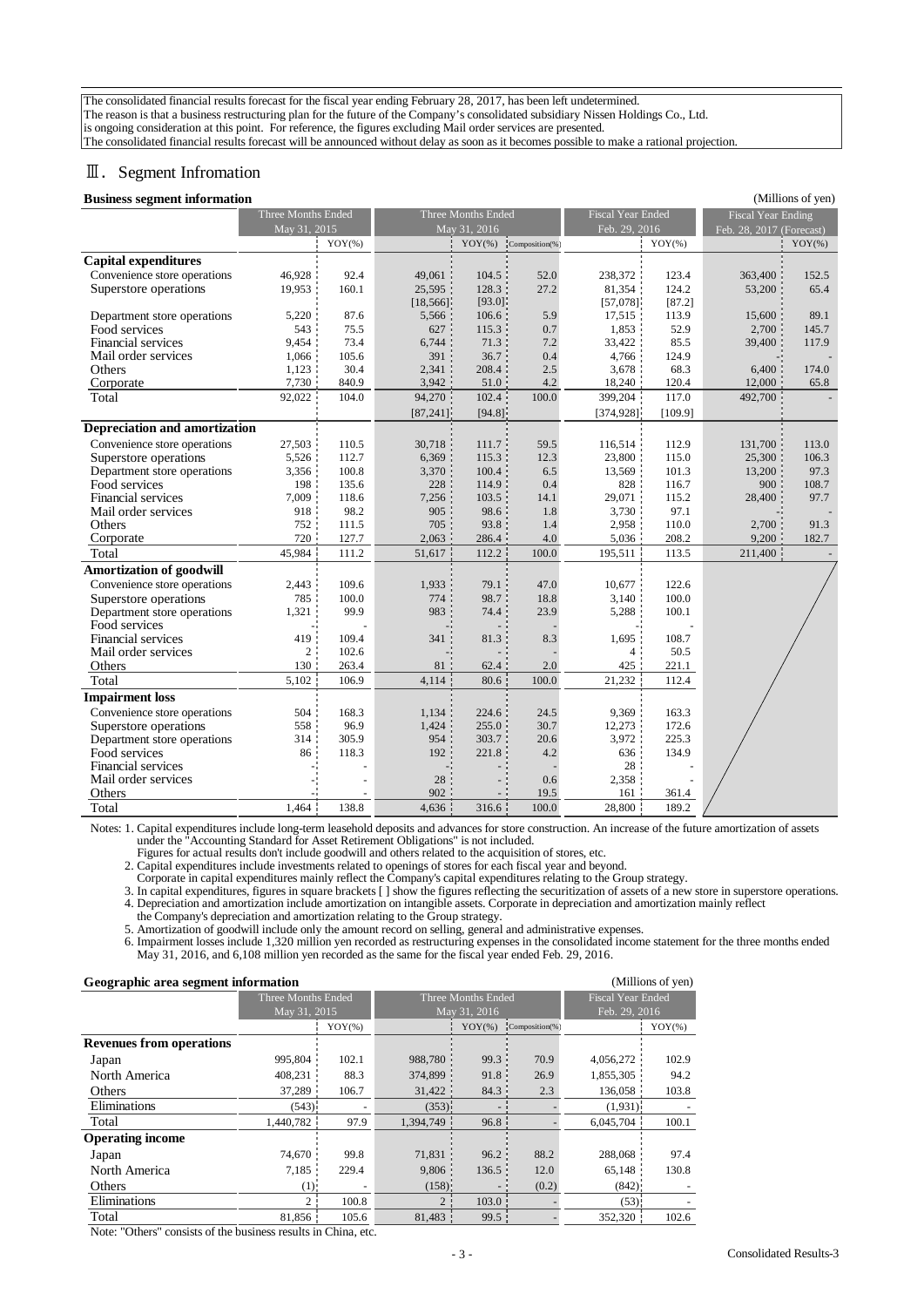| <b>IV.</b> Interest-Bearing Debt |  |
|----------------------------------|--|
|                                  |  |

| IV.<br><b>Interest-Bearing Debt</b>                     | Three Months Ended |               | Three Months Ended |                      | Fiscal Year Ended | (Millions of yen) |
|---------------------------------------------------------|--------------------|---------------|--------------------|----------------------|-------------------|-------------------|
|                                                         | May 31, 2015       |               | May 31, 2016       |                      | Feb. 29, 2016     |                   |
|                                                         |                    | $YOY(\% )$    |                    | $YOY(\%)$            |                   | $YOY(\% )$        |
| Short-term loans                                        | 136,770            | 118.0         | 132,226            | 96.7                 | 130,782           | 100.0             |
| Current portion of long-term loans                      | 68,895             | 71.9          | 171,431            | 248.8                | 101,329           | 144.7             |
| Current portion of bonds                                | 59.999             | 300.0         | 40,000             | 66.7                 | 40,000            | 66.7              |
| Commercial paper                                        |                    |               |                    |                      |                   |                   |
| Sub-total                                               | 265,665            | 114.7         | 343,657            | 129.4                | 272,111           | 104.3             |
| <b>Bonds</b>                                            | 319,992            | 87.7          | 399,995            | 125.0                | 399,994           | 125.0             |
| Long-term loans                                         | 372,048            | 110.9         | 278,232            | 74.8                 | 360,864           | 98.2              |
| Commercial paper                                        |                    |               |                    |                      |                   |                   |
| Sub-total                                               | 692,041            | 98.8          | 678,227            | 98.0                 | 760,858           | 110.7             |
| Total                                                   | 957,707            | 102.8         | 1,021,885          | 106.7                | 1,032,970         | 108.9             |
| Ratio to total assets (%)                               | 17.6               | (1.0)         | 18.6               | $+1.0$               | 19.0              | $+0.9$            |
| Ratio to owners' equity (%)                             | 41.5               | (3.0)         | 44.6               | $+3.1$               | 43.5              | $+2.3$            |
| <b>Segment Information excluding Financial Services</b> |                    |               |                    |                      |                   |                   |
| Convenience store operations                            | 132,214            | 116.8         | 123,945            | 93.7                 | 132,671           | 100.0             |
| Superstore operations                                   | 13.762             | 81.8          | 11,352             | 82.5                 | 12,927            | 80.1              |
| Department store operations                             | 175,615            | 96.9          | 177,966            | 101.3                | 176,716           | 101.3             |
| Food services                                           |                    |               |                    |                      |                   |                   |
| Mail order services                                     | 27,175             | 172.3         | 27,705             | 102.0                | 28,048            | 116.1             |
| Others                                                  | 6,250              |               | 5,950              |                      | 5,850             | 121.6             |
| Corporate                                               | 269,992            | 100.0         | 329,995            | 122.2                | 329,994           | 122.2             |
| Sub-total                                               | 625,010            | 104.7         | 676,915            | 108.3                | 686,207           | 110.3             |
| Financial services                                      | 332,696            | 99.3          | 344,970            | 103.7                | 346,763           | 106.3             |
| Total                                                   | 957,707            | 102.8         | 1,021,885          | 106.7                | 1,032,970         | 108.9             |
| <b>Bond information</b>                                 |                    |               |                    | (As of May 31, 2016) |                   |                   |
|                                                         | Amount             | Date of issue | Coupon             | Redemption<br>date   |                   |                   |
|                                                         |                    |               |                    |                      |                   |                   |

|                                        | ,,,,,,,,,,,,,  | $\sim$ and $\sim$ $\sim$ $\sim$ | $\mathbf{C}\mathbf{u}$ pon | date                  |
|----------------------------------------|----------------|---------------------------------|----------------------------|-----------------------|
| Issued by Seven & i Holdings           |                |                                 |                            |                       |
| 3rd unsecured domestic straight bonds  | 30 billion yen | Jul. 3, 2008                    | 1.94%                      | Jun. 20, 2018         |
| 5th unsecured domestic straight bonds  | 20 billion yen | Jun. 29, 2010                   | 0.852%                     | Jun. 20, 2017         |
| 6th unsecured domestic straight bonds  | 60 billion yen | Jun. 29, 2010                   | 1.399%                     | Jun. 19, 2020         |
| 7th unsecured domestic straight bonds  | 40 billion yen | Apr. 26, 2013                   | 0.258%                     | Jun. 20, 2016         |
| 8th unsecured domestic straight bonds  | 40 billion yen | Apr. 26, 2013                   | 0.383%                     | Jun. 20, 2019         |
| 9th unsecured domestic straight bonds  | 20 billion yen | Apr. 26, 2013                   | 0.671%                     | Mar. 20, 2023         |
| 10th unsecured domestic straight bonds | 30 billion yen | Jun. 17, 2015                   | 0.150%                     | Jun.20, 2018          |
| 11th unsecured domestic straight bonds | 60 billion yen | Jun. 17, 2015                   | 0.514%                     | Jun. 20, 2022         |
| 12th unsecured domestic straight bonds | 30 billion yen | Jun. 17, 2015                   | 0.781%                     | Jun. 20, 2025         |
| Issued by Seven Bank                   |                |                                 |                            |                       |
| 6th unsecured domestic straight bonds  | 30 billion yen | May 31, 2012                    | 0.398%                     | Jun. 20, 2017         |
| 7th unsecured domestic straight bonds  | 10 billion yen | May 31, 2012                    | 0.613%                     | Jun. 20, 2019         |
| 8rd unsecured domestic straight bonds  | 15 billion yen | Mar. 7, 2013                    | 0.243%                     | Mar. 20, 2018         |
| 9th unsecured domestic straight bonds  | 20 billion yen | Mar. 7, 2013                    | 0.460%                     | Mar. 19, 2020         |
| 10th unsecured domestic straight bonds | 20 billion yen | Mar. 7, 2013                    | 0.803%                     | Mar. 20, 2023         |
| 11th unsecured domestic straight bonds | 15 billion yen | Dec. 17, 2014                   | 0.536%                     | Dec. 20, 2024         |
| <b>Ratings</b>                         |                |                                 |                            | (As of June 30, 2016) |
|                                        | $S\&P$         | Moody's                         | $R\&I$                     | <b>JCR</b>            |

|                      |             | $S\&P$ | Moody's                  | R&I | <b>JCR</b>               |
|----------------------|-------------|--------|--------------------------|-----|--------------------------|
| Seven $&$ i Holdings | Long-term   | $AA-$  | A1                       | AA  | $AA+$                    |
| Seven-Eleven Japan   | Long-term   | $AA-$  | $\overline{\phantom{a}}$ |     | $AA+$                    |
|                      | Short-term* | $A-1+$ | $P-1$                    | -   | $\overline{\phantom{m}}$ |
| 7-Eleven, Inc.       | Long-term   | $AA-$  | Baa1                     | -   | $\overline{\phantom{a}}$ |
| Seven Bank           | Long-term   | A+     |                          | AA  | -                        |

\* From January 2006, Seven-Eleven Japan's short-term rating is its rating as the guarantor of 7-Eleven, Inc.'s commercial paper program.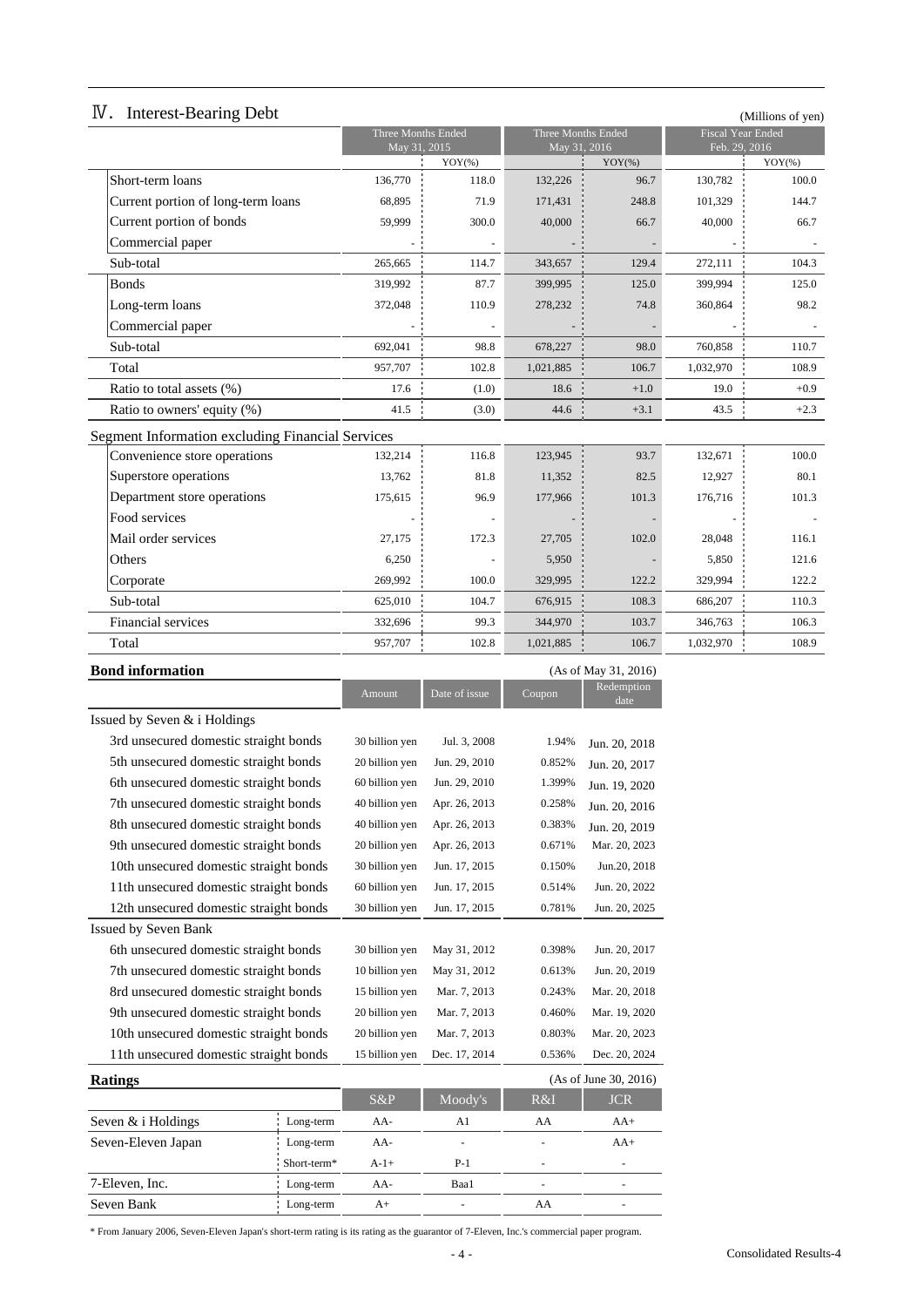# Ⅰ.Convenience Store Operations

# Seven-Eleven Japan

| <b>Financial results</b>                       |                                    |           |                                    |           |           |                                           |           | (Millions of yen)                                     |  |
|------------------------------------------------|------------------------------------|-----------|------------------------------------|-----------|-----------|-------------------------------------------|-----------|-------------------------------------------------------|--|
|                                                | Three Months Ended<br>May 31, 2015 |           | Three Months Ended<br>May 31, 2016 |           |           | <b>Fiscal Year Ended</b><br>Feb. 29, 2016 |           | <b>Fiscal Year Ending</b><br>Feb. 28, 2017 (Forecast) |  |
|                                                |                                    | $YOY(\%)$ |                                    | $YOY(\%)$ |           | $YOY(\%)$                                 |           | $YOY(\%)$                                             |  |
| Total store sales                              | 1,043,609                          | 107.4     | 1,100,375                          | 105.4     | 4,291,067 | 107.1                                     | 4,541,000 | 105.8                                                 |  |
| Net sales of franchised stores                 | 1,017,590                          | 107.5     | 1,073,055                          | 105.5     | 4,182,231 | 107.1                                     |           |                                                       |  |
| Revenues from operations                       | 192,153                            | 107.9     | 203,226                            | 105.8     | 793,661   | 107.8                                     | 845,500   | 106.5                                                 |  |
| Franchise commission<br>from franchised stores | 165,024                            | 108.5     | 174,874                            | 106.0     | 680,413   | 108.2                                     |           |                                                       |  |
| Gross profit from operation                    | 173,648                            | 108.3     | 183,846                            | 105.9     | 716,395   | 108.0                                     |           |                                                       |  |
| SG&A expenses                                  | 115,551                            | 109.9     | 125,507                            | 108.6     | 481,362   | 109.5                                     |           |                                                       |  |
| Advertising expenses                           | 16,000                             | 112.8     | 17,581                             | 109.9     | 66,464    | 114.3                                     |           |                                                       |  |
| Salaries and wages                             | 16,587                             | 110.6     | 18,220                             | 109.8     | 67,298    | 110.6                                     |           |                                                       |  |
| Land and building rent                         | 33,930                             | 111.7     | 37,319                             | 110.0     | 140,340   | 110.8                                     |           |                                                       |  |
| Depreciation and amortization                  | 12,080                             | 108.8     | 14,086                             | 116.6     | 51,784    | 108.6                                     |           |                                                       |  |
| Utility expenses                               | 11,708                             | 107.4     | 10,611                             | 90.6      | 47,784    | 98.8                                      |           |                                                       |  |
| Others                                         | 25,244                             | 107.1     | 27,688                             | 109.7     | 107,688   | 109.8                                     |           |                                                       |  |
| Operating income                               | 58,097                             | 105.1     | 58,339                             | 100.4     | 235,033   | 105.2                                     | 245,000   | 104.2                                                 |  |

# **Sales by product category (total store sales)** (Millions of yen)

| - -               |           | Three Months Ended                       |       |           | Three Months Ended                       |       |           | <b>Fiscal Year Ended</b> |                          | <b>Fiscal Year Ending</b> |           |
|-------------------|-----------|------------------------------------------|-------|-----------|------------------------------------------|-------|-----------|--------------------------|--------------------------|---------------------------|-----------|
|                   |           | May 31, 2015<br>$YOY(\%)$ Composition(%) |       |           | May 31, 2016<br>$YOY(\%)$ Composition(%) |       |           | Feb. 29, 2016            | $YOY(\%)$ Composition(%) | Feb. 28, 2017 (Forecast)  | $YOY(\%)$ |
| Total store sales | 1.043.609 | 107.4                                    | 100.0 | 1.100.375 | 105.4                                    | 100.0 | 4.291.067 | 107.1                    | 100.0                    | 4,541,000                 | 105.8     |
| Processed food    | 271.338   | 108.6                                    | 26.0  | 290,499   | 107.1                                    | 26.4  | 1.115.677 | 107.9                    | 26.0                     |                           |           |
| Fast food         | 307.864   | 107.8                                    | 29.5  | 321,309   | 104.4                                    | 29.2  | 1.278.738 | 107.8                    | 29.8                     |                           |           |
| Daily food        | 139.843   | 112.4                                    | 13.4  | 149,651   | 107.0                                    | 13.6  | 579.294   | 12.0                     | 13.5                     |                           |           |
| Nonfood           | 324.562   | 104.0                                    | 31.1  | 338,915   | 104.4                                    | 30.8  | 1,317,357 | 103.7                    | 30.7                     |                           |           |

| Average daily sales per store |                                    |        |                                    |        |                                    |        | (Thousands of yen)                                    |  |
|-------------------------------|------------------------------------|--------|------------------------------------|--------|------------------------------------|--------|-------------------------------------------------------|--|
|                               | Three Months Ended<br>May 31, 2015 |        | Three Months Ended<br>May 31, 2016 |        | Fiscal Year Ended<br>Feb. 29, 2016 |        | <b>Fiscal Year Ending</b><br>Feb. 28, 2017 (Forecast) |  |
|                               |                                    | Change |                                    | Change |                                    | Change | Change                                                |  |
| All stores                    | 648                                |        | 645                                | (3)    | 656                                |        |                                                       |  |
| Newly opened stores           | 545                                | $+9$   | 527                                | (18)   | 530                                | $+17$  |                                                       |  |

### **Existing store sales increase** (%)

|                               | Three Months Ended<br>May 31, 2015 | Three Months Ended<br>May 31, 2016 | <b>Fiscal Year Ended</b><br>Feb. 29, 2016 | Fiscal Year Ending<br>Feb. 28, 2017 (Forecast) |
|-------------------------------|------------------------------------|------------------------------------|-------------------------------------------|------------------------------------------------|
| Existing store sales increase |                                    | $+1.7$                             | $+2.9$                                    | $+2.0$                                         |
| Number of customers           |                                    | $\pm 0.0$                          | +1.3                                      |                                                |
| Average spending per customer | +1.8                               | $+1.7$                             | +1.6                                      |                                                |

#### **Gross profit margin** (%)

|                |      | Three Months Ended<br>May 31, 2015 |      | Three Months Ended<br>May 31, 2016 |      | <b>Fiscal Year Ended</b><br>Feb. 29, 2016 |      | Fiscal Year Ending<br>Feb. 28, 2017 (Forecast) |  |
|----------------|------|------------------------------------|------|------------------------------------|------|-------------------------------------------|------|------------------------------------------------|--|
|                |      | Change                             |      | Change                             |      | Change                                    |      | Change                                         |  |
| Total          | 31.8 | $+0.1$                             | 31.9 | $+0.1$                             | 31.6 | $+0.2$                                    | 32.1 | $+0.5$                                         |  |
| Processed food | 39.3 | $\pm 0.0$                          | 39.3 | $\pm 0.0$                          | 38.9 | $+0.1$                                    |      |                                                |  |
| Fast food      | 35.8 | (0.4)                              | 35.8 | $\pm 0.0$                          | 35.5 | (0.2)                                     |      |                                                |  |
| Daily food     | 33.1 | (0.2)                              | 33.4 | $+0.3$                             | 33.2 | $+0.1$                                    |      |                                                |  |
| Nonfood        | 21.1 | $+0.2$                             | 21.4 | $+0.3$                             | 20.9 | $+0.2$                                    |      |                                                |  |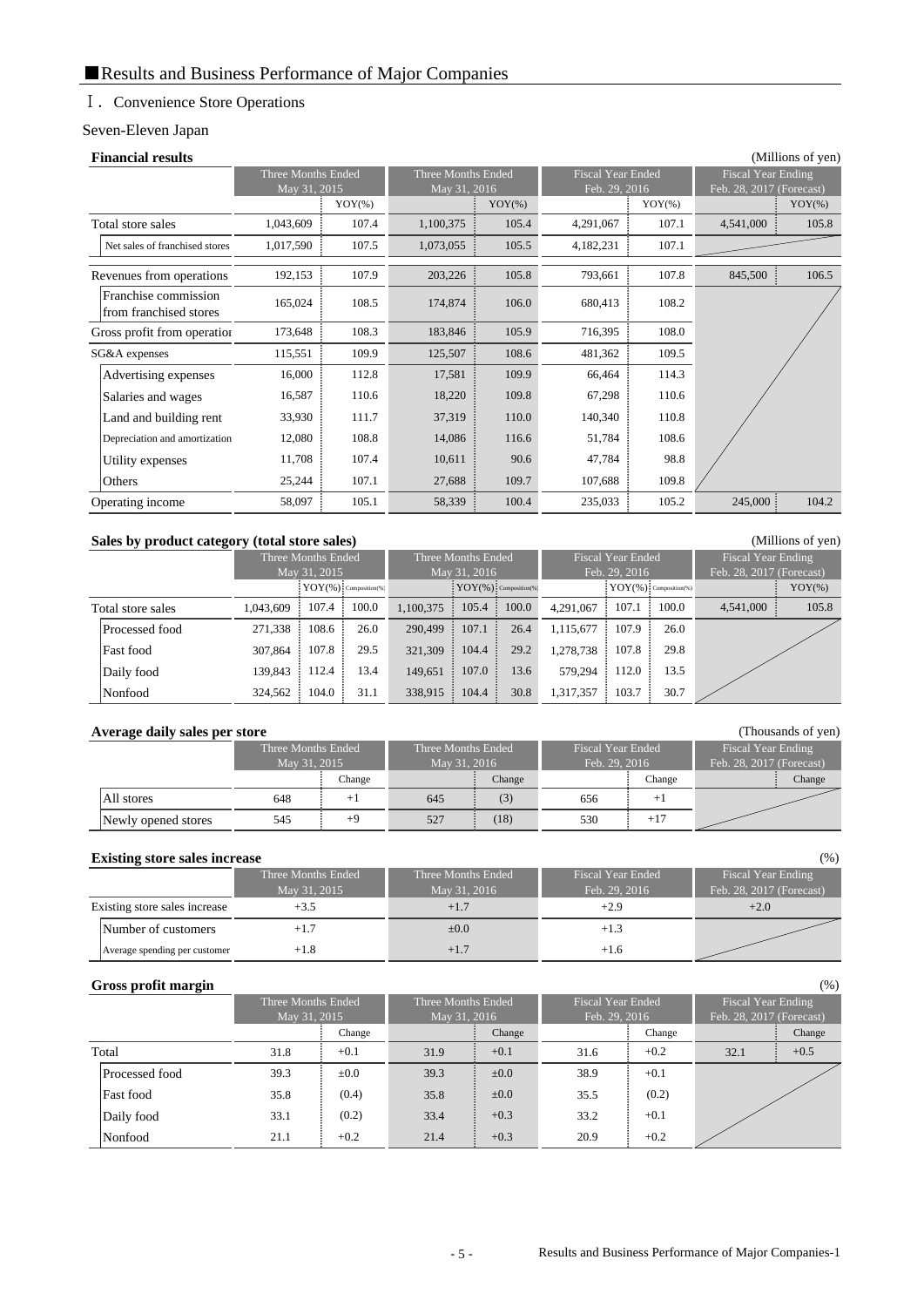# 7-Eleven, Inc.

| <b>Financial results</b>        |                    |           |                    |           |                   |           |                          | (Millions of yen) |
|---------------------------------|--------------------|-----------|--------------------|-----------|-------------------|-----------|--------------------------|-------------------|
|                                 | Three Months Ended |           | Three Months Ended |           | Fiscal Year Ended |           | Fiscal Year Ending       |                   |
|                                 | Mar. 31, 2015      |           | Mar. 31, 2016      |           | Dec. 31, 2015     |           | Dec. 31, 2016 (Forecast) |                   |
|                                 |                    | $YOY$ (%) |                    | $YOY(\%)$ |                   | $YOY$ (%) |                          | $YOY(\% )$        |
| Total store sales               | 646,874            | 100.0     | 630,088            | 97.4      | 2,950,422         | 104.1     | 2,974,000                | 100.8             |
| Merchandise sales at            | 74,146             | 108.1     | 68,913             | 92.9      | 327,183           | 104.6     |                          |                   |
| directly operated store         |                    |           |                    |           |                   |           |                          |                   |
| Merchandise sales at            | 306,114            | 128.0     | 325,910            | 106.5     | 1,401,665         | 125.3     |                          |                   |
| franchised store                |                    |           |                    |           |                   |           |                          |                   |
| Gasolin sales                   | 266,612            | 78.6      | 235,265            | 88.2      | 1,221,573         | 87.1      |                          |                   |
| Revenues from operations        | 399,904            | 88.0      | 366,894            | 91.7      | 1,819,838         | 94.0      | $1,808,000$ :            | 99.3              |
| Merchandise sales at            |                    |           |                    |           |                   |           |                          |                   |
| directly operated store         | 74,146             | 108.1     | 68,913             | 92.9      | 327,183           | 104.6     |                          |                   |
| Gasolin sales                   | 266,612            | 78.6      | 235,265            | 88.2      | 1,221,573         | 87.1      |                          |                   |
| Other operating revenues        | 59,144             | 126.6     | 62,715             | 106.0     | 271,081           | 123.6     |                          |                   |
| Franchise commission            | 54,273             | 127.4     | 57,916             | 106.7     | 246,123           | 124.1     |                          |                   |
| from franchised stores          |                    |           |                    |           |                   |           |                          |                   |
| Gross profit from operation     | 102,601            | 121.1     | 106,094            | 103.4     | 472,640           | 117.9     |                          |                   |
| SG&A expenses                   | 92,583             | 117.1     | 93,873             | 101.4     | 395,162           | 115.8     |                          |                   |
| SG&A expenses (thousands of \$) | 776,970            | 101.0     | 813,811            | 104.7     | 3,263,107         | 101.2     |                          |                   |
| Directly operated stores*       | 134,807            | 96.8      | 121,769            | 90.3      | 527,541           | 92.3      |                          |                   |
| Operating income                | 10,017             | 175.4     | 12,221             | 122.0     | 77,478            | 129.9     | 78,500                   | 101.3             |
| Operating income                | 84,071             | 151.3     | 105,954            | 126.0     | 639,790           | 113.5     | 682,609                  | 106.7             |
| (thousands of dollar)           |                    |           |                    |           |                   |           |                          |                   |

\* Selling expenses of directly operated stores.

# **Sales by product category (total store sales)** (Millions of yen)

| $\sim$ $\sim$ $\sim$ $\sim$ $\sim$<br>-- |           |                    |                            |               |                          |       |                   |               |                          |                              |
|------------------------------------------|-----------|--------------------|----------------------------|---------------|--------------------------|-------|-------------------|---------------|--------------------------|------------------------------|
|                                          |           | Three Months Ended |                            |               | Three Months Ended       |       | Fiscal Year Ended |               |                          | <b>Fiscal Year Ending</b>    |
|                                          |           | Mar. 31, 2015      |                            |               | Mar. 31, 2016            |       |                   | Dec. 31, 2015 |                          | Dec. 31, 2016 (Forecast)     |
|                                          |           |                    | $YOY(\%)$ : Composition(%) |               | $YOY(\%)$ Composition(%) |       |                   |               | $YOY(\%)$ Composition(%) | : $YOY(\% )$ : Composition(% |
| Net sales                                | 646.874:  | $100.0$ :          |                            | $630.088 \pm$ | 97.4:                    |       | 2,950,422 :       | 104.1         |                          | 100.8<br>$2,974,000$ :       |
| Merchandise sales                        | 380.261   | 123.6:             | 100.0                      | $394,823$ :   | 103.8                    | 100.0 | 1.728.848         | 120.8         | 100.0                    |                              |
| Processed food                           | 147,756   | 124.7:             | 38.9                       | 154.744 :     | $104.7$ :                | 39.2  | 695.119:          | 122.5         | 40.2                     |                              |
| Fast food                                | 56,548    | 123.5:             | 14.9                       | 59,342 :      | 104.9:                   | 15.0  | 261,947           | 120.8:        | 15.2                     |                              |
| Daily food                               | 26,063    | 124.2 :            | 6.9                        | 25,804        | 99.0                     | 6.5   | 110.427           | $118.0$ :     | 6.4                      |                              |
| Nonfood                                  | 149.893 : | $122.5$ :          | 39.4                       | 154,930 :     | 103.4:                   | 39.2  | 661,355           | 119.4         | 38.3                     |                              |
| Gasolin sales                            | 266,612 : | 78.6               | $\overline{\phantom{a}}$   | 235,265       | 88.2                     |       | .221,573 i        | 87.1          |                          |                              |

#### **Existing store sales increase** (%)

| -----------                                       |                    |                    |                          |                            |  |  |  |  |  |  |  |
|---------------------------------------------------|--------------------|--------------------|--------------------------|----------------------------|--|--|--|--|--|--|--|
|                                                   | Three Months Ended | Three Months Ended | <b>Fiscal Year Ended</b> | Fiscal Year Ending         |  |  |  |  |  |  |  |
|                                                   | Mar. 31, 2015      | Mar. 31. 2016'     | Dec. 31, 2015            | Dec. $31, 2016$ (Forecast) |  |  |  |  |  |  |  |
| U.S. Merchandise sales<br>increase (dollar basis) |                    | $+4.2$             | $+5.8$                   | $+4.2$                     |  |  |  |  |  |  |  |

#### **Average daily sales per store**

|                               | Three Months Ended |        | Three Months Ended |         | Fiscal Year Ended |        | 'Fiscal Year Ending .                 |        |
|-------------------------------|--------------------|--------|--------------------|---------|-------------------|--------|---------------------------------------|--------|
|                               | Mar. 31, 2015      |        | Mar. 31, 2016      |         | Dec. 31, 2015     |        | Dec. 31, $201\overline{6}$ (Forecast) |        |
|                               |                    | Change |                    | Change  |                   | Change |                                       | Change |
| All stores (dollar)           | 4.285              | $+275$ | 4.428              | $+143$  | 4.695             | $+223$ |                                       |        |
| All stores (thousands of yen) | 511                | $+98$  |                    | $\pm 0$ | 569               | $+96$  |                                       |        |

| (96)<br>Merchandise gross profit margin |               |                      |               |                    |               |                          |                            |        |
|-----------------------------------------|---------------|----------------------|---------------|--------------------|---------------|--------------------------|----------------------------|--------|
|                                         |               | Three Months Ended ' |               | Three Months Ended |               | <b>Fiscal Year Ended</b> | <b>Fiscal Year Ending</b>  |        |
|                                         | Mar. 31, 2015 |                      | Mar. 31, 2016 |                    | Dec. 31, 2015 |                          | Dec. $31.2016$ (Forecast). |        |
|                                         | Change        |                      |               | Change             |               | Change                   |                            | Change |
| Gross profit margin                     | 34.6          | $+0.3$               | $34.8 \pm$    | $+0.2$             | 34.6          | $+0.1$                   | 34.9                       | $+0.3$ |

#### **Gasoline**

|                                              | Three Months Ended |            | Three Months Ended |            | <b>Fiscal Year Ended</b> |            | Fiscal Year Ending       |            |
|----------------------------------------------|--------------------|------------|--------------------|------------|--------------------------|------------|--------------------------|------------|
|                                              | Mar. 31, 2015      |            | Mar. 31, 2016      |            | Dec. 31, 2015            |            | Dec. 31, 2016 (Forecast) |            |
|                                              |                    | $YOY(\% )$ |                    | $YOY(\% )$ |                          | $YOY(\% )$ |                          | $YOY(\% )$ |
| Sales (thousands of dollar)                  | 2,237,434          | 67.8       | 2,039,576 :        | 91.2       | 10.087.316               | 76.1       |                          |            |
| Gallons sold (thousands of gallon)           | 992.928            | 101.4      | 1,125,025          | 113.3      | 4.292.288                | 107.3      |                          |            |
| Margin (cents per gallon)*                   | 18.07              | $+0.07$    | 17.90:             | (0.17)     | 19.80                    | (1.01)     |                          |            |
| Average retail price<br>(dollars per gallon) | 2.33               | (1.10)     | 1.91               | (0.42)     | 2.45                     | (0.94)     |                          |            |
| Retail fuel margin<br>(cents per gallon)     | 18.97              | $+1.92$    | $19.15$ :          | $+0.18$    | 21.51                    | (0.92)     |                          |            |

\*Gross profit is shown for the entire gasoline business, including wholesale business.

# **Exchange rates** (**Income statements**) (yen)

| <b>EACHAILECT ARE</b> | THROME statements  |                    |                   | , , , , ,                |
|-----------------------|--------------------|--------------------|-------------------|--------------------------|
|                       | Three Months Ended | Three Months Ended | Fiscal Year Ended | Fiscal Year Ending       |
|                       | Mar. 31. 2015      | Mar. 31, 2016      | Dec. 31, 2015     | Dec. 31, 2016 (Forecast) |
| $U.S. $1=$            | 19.16              | 15.35              | 121.10            | 115.00                   |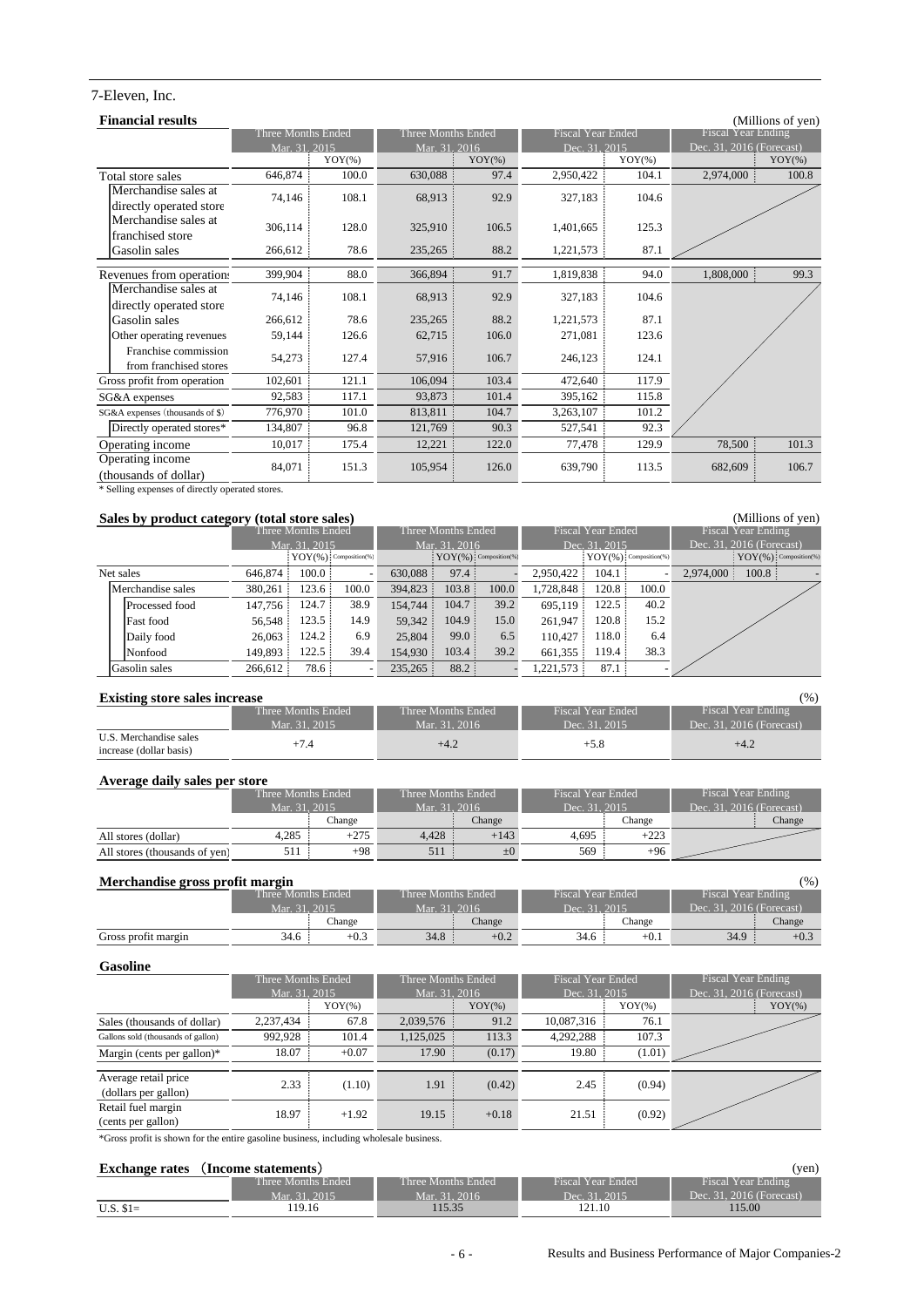# Ⅱ.Superstore Operations

### Ito-Yokado

| <b>Financial results</b>      | (Millions of yen)  |            |                           |            |                          |           |                           |           |  |  |
|-------------------------------|--------------------|------------|---------------------------|------------|--------------------------|-----------|---------------------------|-----------|--|--|
|                               | Three Months Ended |            | <b>Three Months Ended</b> |            | <b>Fiscal Year Ended</b> |           | <b>Fiscal Year Ending</b> |           |  |  |
|                               | May 31, 2015       |            | May 31, 2016              |            | Feb. 29, 2016            |           | Feb. 28, 2017 (Forecast)  |           |  |  |
|                               |                    | $YOY(\% )$ |                           | $YOY(\% )$ |                          | $YOY$ (%) |                           | $YOY(\%)$ |  |  |
| Revenues from operations      | 321,174            | 98.9       | 316,168                   | 98.4       | 1,289,586                | 100.3     | 1,310,000                 | 101.6     |  |  |
| Net sales                     | 312,406            | 98.7       | 307,155                   | 98.3       | 1,255,608                | 100.2     | $1,273,000 \end{cases}$   | 101.4     |  |  |
| Gross profit from operation   | 82,181             | 95.8       | 79,639                    | 96.9       | 320,399                  | 95.6      |                           |           |  |  |
| SG&A expenses                 | 82,150             | 99.2       | 79,231                    | 96.4       | 334,380                  | 100.4     |                           |           |  |  |
| Advertising expenses          | 8,276              | 105.0      | 4,681                     | 56.6       | 33,586                   | 112.1     |                           |           |  |  |
| Salaries and wages            | 32,230             | 96.1       | 33,239                    | 103.1      | 132,138                  | 99.4      |                           |           |  |  |
| Land and building rent        | 15,291             | 95.7       | 15,370                    | 100.5      | 61,175                   | 96.2      |                           |           |  |  |
| Depreciation and amortization | 3,055              | 115.2      | 3,531                     | 115.6      | 13,125                   | 117.9     |                           |           |  |  |
| Utility expenses              | 4,908              | 92.7       | 4,117                     | 83.9       | 19,321                   | 87.7      |                           |           |  |  |
| Others                        | 18,388             | 105.1      | 18,291                    | 99.5       | 75,033                   | 102.1     |                           |           |  |  |
| Operating income              | 30                 | 1.0        | 407                       |            | (13,980)                 |           | $1,000 \end{array}$       |           |  |  |

#### **Sales by product category** (Millions of yen)

|                   |               | Three Months Ended        |       |                       | Three Months Ended       |       |           | <b>Fiscal Year Ended</b>  |       | <b>Fiscal Year Ending</b> |           |
|-------------------|---------------|---------------------------|-------|-----------------------|--------------------------|-------|-----------|---------------------------|-------|---------------------------|-----------|
|                   |               | May 31, 2015              |       |                       | May 31, 2016             |       |           | Feb. 29, 2016             |       | Feb. 28, 2017 (Forecast)  |           |
|                   |               | $YOY$ (%): Composition(%) |       |                       | $YOY(\%)$ Composition(%) |       |           | $'YOY(\%)$ Composition(%) |       |                           | $YOY$ (%) |
| Net sales         | $312,406 \pm$ | $98.7 \pm$                | 100.0 | 307,155               | 98.3                     | 100.0 | 1,255,608 | $100.2 \pm$               | 100.0 | 1,273,000                 | 101.4     |
| Merchandise sales | $229.602 \pm$ | 96.9:                     | 73.5  | 222,758               | 97.0:                    | 72.5  | 931,531   | 99.1                      | 74.2  |                           |           |
| Apparel           | 48,936        | 93.6:                     | 15.7  | 47.596 $\overline{5}$ | 97.3:                    | 15.5  | 187,047   | 96.7:                     | 14.9  |                           |           |
| Household goods   | $35,383 \pm$  | 88.7:                     | 11.3  | 30,413                | 86.0:                    | 9.9   | 142.811   | $93.0 \pm$                | 11.4  |                           |           |
| Food              | 145,283       | $100.4 \pm$               | 46.5  | 144,748 :             | 99.6:                    | 47.1  | 601,672   | $101.5 \pm$               | 47.9  |                           |           |
| Tenants           | $80.392 \pm$  | 105.1                     | 25.7  | 82.015                | 102.0:                   | 26.7  | 314,612 : | 104.4:                    | 25.1  |                           |           |
| <b>Others</b>     | 2,411         | 80.1                      | 0.8   | 2,381                 | 98.8                     | 0.8   | 9,464     | 77.9:                     | 0.8   |                           |           |

Note: For the three months ended May 31, 2016, 29 of drug and cosmetic sales areas operated by Ito-Yokado were transferred into Seven Bi no Garden Co., Ltd.

 $(123$  stores in all at the end of May, 2016)

Under the previous categories that were used in the previous term, year-on-year figures for the three months ended May 31, 2016 would be 92.3% for

"Household goods", and 98.2% for "Merchandise sales", respectively.

Since existing store sales are presented with restated figures, there is no impact on the growth rate of existing store sales.

#### **Existing store sales increase** (%)

| <b>EXISTING Store Suits Intertast</b> |                    |                    |                          | $\sqrt{2}$               |
|---------------------------------------|--------------------|--------------------|--------------------------|--------------------------|
|                                       | Three Months Ended | Three Months Ended | <b>Fiscal Year Ended</b> | Fiscal Year Ending       |
|                                       | May 31, 2015       | May 31, 2016       | Feb. 29, 2016            | Feb. 28, 2017 (Forecast) |
| Existing store sales increase         | (1.9)              | (2.9)              | $+0.2$                   | $\pm 0.0$                |
| Apparel                               | (4.1)              | (4.7)              | (0.8)                    |                          |
| Household goods                       | (4.8)              | (6.1)              | (0.3)                    |                          |
| <b>Food</b>                           | (0.5)              | (1.6)              | $+0.6$                   |                          |
| Number of customers                   | (1.2)              | (2.9)              | (0.1)                    |                          |
| Average spending per customer         | (0.7)              | $\pm 0.0$          | $+0.4$                   |                          |

#### **Gross profit margin** (%)

|                 |                                    |        |      |                                    |      |                                           |      | $\cdots$                                       |  |
|-----------------|------------------------------------|--------|------|------------------------------------|------|-------------------------------------------|------|------------------------------------------------|--|
|                 | Three Months Ended<br>May 31, 2015 |        |      | Three Months Ended<br>May 31, 2016 |      | <b>Fiscal Year Ended</b><br>Feb. 29, 2016 |      | Fiscal Year Ending<br>Feb. 28, 2017 (Forecast) |  |
|                 |                                    | Change |      | Change                             |      | Change                                    |      | Change                                         |  |
| Total           | 29.8                               | (0.8)  | 29.2 | (0.6)                              | 28.6 | (1.3)                                     | 29.2 | $+0.6$                                         |  |
| Apparel         | 36.4                               | (1.9)  | 33.8 | (2.6)                              | 32.3 | (4.9)                                     |      |                                                |  |
| Household goods | 31.3                               | (0.4)  | 30.1 | (1.2)                              | 29.7 | (0.6)                                     |      |                                                |  |
| lFood           | 27.1                               | (0.4)  | 27.4 | $+0.3$                             | 27.2 | (0.3)                                     |      |                                                |  |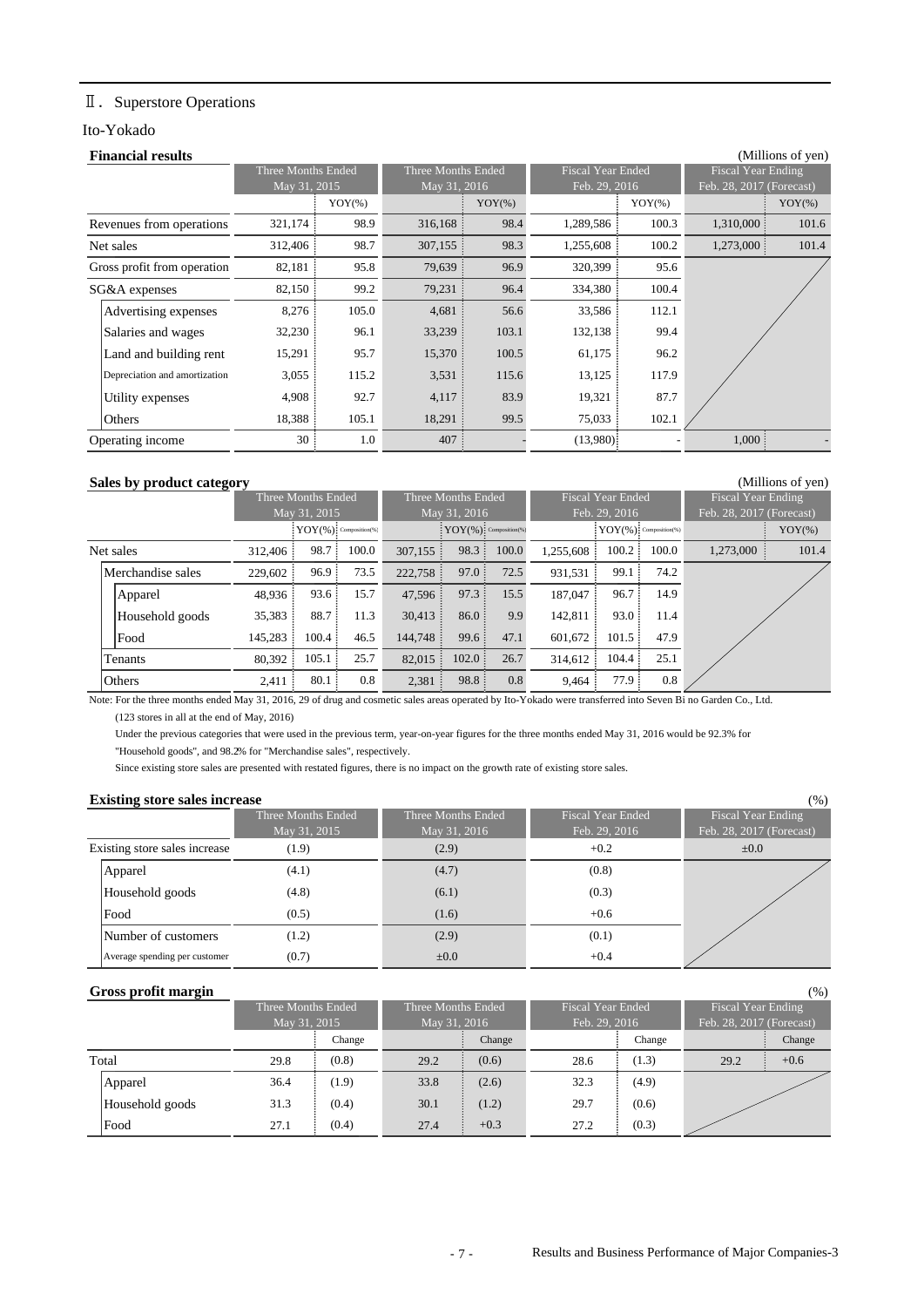# York-Benimaru

| <b>Financial results</b>      |                    |            |                    |            |                          |            |                           | (Millions of yen) |
|-------------------------------|--------------------|------------|--------------------|------------|--------------------------|------------|---------------------------|-------------------|
|                               | Three Months Ended |            | Three Months Ended |            | <b>Fiscal Year Ended</b> |            | <b>Fiscal Year Ending</b> |                   |
|                               | May 31, 2015       |            | May 31, 2016       |            | Feb. 29, 2016            |            | Feb. 28, 2017 (Forecast)  |                   |
|                               |                    | $YOY(\% )$ |                    | $YOY(\% )$ |                          | $YOY(\% )$ |                           | $YOY(\%)$         |
| Revenues from operations      | 101,388            | 103.9      | 105,667            | 104.2      | 412,977                  | 104.0      | 432,000                   | 104.6             |
| Net sales                     | 99,715             | 103.9      | 103,885            | 104.2      | 406,223                  | 104.0      | 425,000                   | 104.6             |
| Gross profit from operation   | 24,852             | 105.2      | 26,009             | 104.7      | 102,109                  | 104.6      |                           |                   |
| SG&A expenses                 | 21,517             | 104.3      | 22,377             | 104.0      | 88,784                   | 104.7      |                           |                   |
| Advertising expenses          | 1.595              | 110.2      | 1,591              | 99.8       | 6,667                    | 109.2      |                           |                   |
| Salaries and wages            | 11,296             | 104.3      | 11,872             | 105.1      | 45,946                   | 104.0      |                           |                   |
| Land and building rent        | 2,251              | 101.5      | 2,323              | 103.2      | 9,136                    | 102.0      |                           |                   |
| Depreciation and amortization | 936:               | 111.2      | 1,060              | 113.3      | 3,931                    | 110.1      |                           |                   |
| Utility expenses              | 1,531              | 102.0      | 1,294              | 84.5       | 6,127                    | 94.0       |                           |                   |
| Others                        | 3,906              | 103.0      | 4,234              | 108.4      | 16,975                   | 109.7      |                           |                   |
| Operating income              | 3,334              | 112.0      | 3,632              | 108.9      | 13,324                   | 103.9      | $14,000 \pm$              | 105.1             |

### **[Reference] Results including Life Foods\*** (Millions of yen)

| $\mu$ and $\mu$ and $\mu$ and $\mu$ and $\mu$ and $\mu$ and $\mu$ |                    |      |                    |           |                   |           |                            |           |  |
|-------------------------------------------------------------------|--------------------|------|--------------------|-----------|-------------------|-----------|----------------------------|-----------|--|
|                                                                   | Three Months Ended |      | Three Months Ended |           | Fiscal Year Ended |           | <b>Fiscal Year Ending</b>  |           |  |
|                                                                   | May 31, 2015       |      | May 31, 2016       |           | Feb. 29, 2016     |           | Feb. $28, 2017$ (Forecast) |           |  |
|                                                                   | $YOY(\% )$         |      |                    | $YOY(\%)$ |                   | $YOY(\%)$ |                            | $YOY(\%)$ |  |
| Operating income                                                  | 4.544 :            | 11.4 | 4.846:             | 106.6     | 17.747            | 104.2     | $18,600 \pm$               | 104.8     |  |

Note: Results including Life Foods represent internal management reporting figures.

\* Life Foods is a wholly owned subsidiary which produces and sells delicatessen in York-Benimaru stores.

### **Sales by product category** (Millions of yen)

| ັ<br>-                  |        |                    |                             |         |                             |       |         |                             |       |                           |           |
|-------------------------|--------|--------------------|-----------------------------|---------|-----------------------------|-------|---------|-----------------------------|-------|---------------------------|-----------|
|                         |        | Three Months Ended |                             |         | Three Months Ended          |       |         | <b>Fiscal Year Ended</b>    |       | <b>Fiscal Year Ending</b> |           |
|                         |        | May 31, 2015       |                             |         | May 31, 2016                |       |         | Feb. 29, 2016               |       | Feb. 28, 2017 (Forecast)  |           |
|                         |        |                    | $YOY(\% )$ : Composition(%) |         | $YOY(\% )$ : Composition(%) |       |         | $YOY(\% )$ : Composition(%) |       |                           | $YOY(\%)$ |
| Net sales               | 99,715 | 103.9:             | 100.0                       | 103,885 | 104.2:                      | 100.0 | 406,223 | 104.0                       | 100.0 | 425,000                   | 104.6     |
| Merchandise sales       | 85,384 | 103.9              | 85.6                        | 89,191  | 104.5                       | 85.9  | 348,970 | 104.0                       | 85.9  |                           |           |
| Food                    | 76,924 | 104.7              | 77.1                        | 80,671  | 104.9                       | 77.7  | 312,683 | 104.9                       | 77.0  |                           |           |
| Fresh food              | 34,577 | 106.0              | 34.6                        | 36,122  | 104.5                       | 34.8  | 139.489 | 105.6                       | 34.3  |                           |           |
| Processed food          | 23,323 | 103.3              | 23.4                        | 24,389  | 104.6                       | 23.5  | 95,761  | 103.9                       | 23.6  |                           |           |
| Daily food              | 19,024 | $104.2 \pm$        | 19.1                        | 20,159  | 106.0                       | 19.4  | 77,433  | 104.9                       | 19.1  |                           |           |
| Apparel                 | 3,708  | 94.2:              | 3.7                         | 3,671   | 99.0:                       | 3.5   | 15,887  | 95.6                        | 3.9   |                           |           |
| Household goods         | 4,751  | 99.6               | 4.8                         | 4.849   | 102.1                       | 4.7   | 20,398  | 98.6                        | 5.0   |                           |           |
| Tenants                 | 14,331 | 104.0              | 14.4                        | 14,693  | 102.5                       | 14.1  | 57,253  | 104.0                       | 14.1  |                           |           |
| Life Foods <sup>®</sup> | 11,740 | 104.9              | 11.8                        | 12,108  | 103.1                       | 11.6  | 47,569  | 104.4                       | 11.7  |                           |           |
| Others                  | 2,590  | 100.0              | 2.6                         | 2,585   | 99.8                        | 2.5   | 9,684   | 102.3                       | 2.4   |                           |           |

\* Represents sales amount for delicatessen items in York-Benimaru stores.

#### **Existing store sales increase** (%)

| $\sqrt{2}$                    | Three Months Ended<br>May 31, 2015 | Three Months Ended<br>May 31, 2016 | Fiscal Year Ended<br>Feb. 29, 2016 | Fiscal Year Ending<br>Feb. 28, 2017 (Forecast) |
|-------------------------------|------------------------------------|------------------------------------|------------------------------------|------------------------------------------------|
| Existing store sales increase | $+1.0$                             | $+1.7$                             | $+1.2$                             | $+1.9$                                         |
| Food                          | $+1.7$                             | $+2.0$                             | $+1.8$                             |                                                |
| Apparel                       | (6.7)                              | $+0.6$                             | (5.4)                              |                                                |
| Household goods               | (2.5)                              | $+4.0$                             | (2.1)                              |                                                |
| Number of customers           | $+1.5$                             | $+1.6$                             | $+1.5$                             |                                                |
| Average spending per customer | (0.6)                              | $\pm 0.0$                          | (0.3)                              |                                                |

|  | Gross profit margin |
|--|---------------------|
|  |                     |

| Gross profit margin |                                  |        |                    |        |                          |        |                          | (% )   |
|---------------------|----------------------------------|--------|--------------------|--------|--------------------------|--------|--------------------------|--------|
|                     | Three Months Ended               |        | Three Months Ended |        | <b>Fiscal Year Ended</b> |        | Fiscal Year Ending       |        |
|                     | $\overline{\text{May }31, 2015}$ |        | May 31, 2016       |        | Feb. 29, 2016            |        | Feb. 28, 2017 (Forecast) |        |
|                     |                                  | Change |                    | Change |                          | Change |                          | Change |
| Total               | 25.5                             | $+0.3$ | 25.6               | $+0.1$ | 25.7                     | $+0.1$ | 25.9                     | $+0.2$ |
| Food                | 25.1                             | $+0.4$ | 25.2               | $+0.1$ | 25.4                     | $+0.2$ |                          |        |
| Apparel             | 31.8                             | (0.2)  | 31.2               | (0.6)  | 30.8                     | (0.4)  |                          |        |
| Household goods     | 27.1                             | $+0.7$ | 26.9               | (0.2)  | 26.6                     | $+0.4$ |                          |        |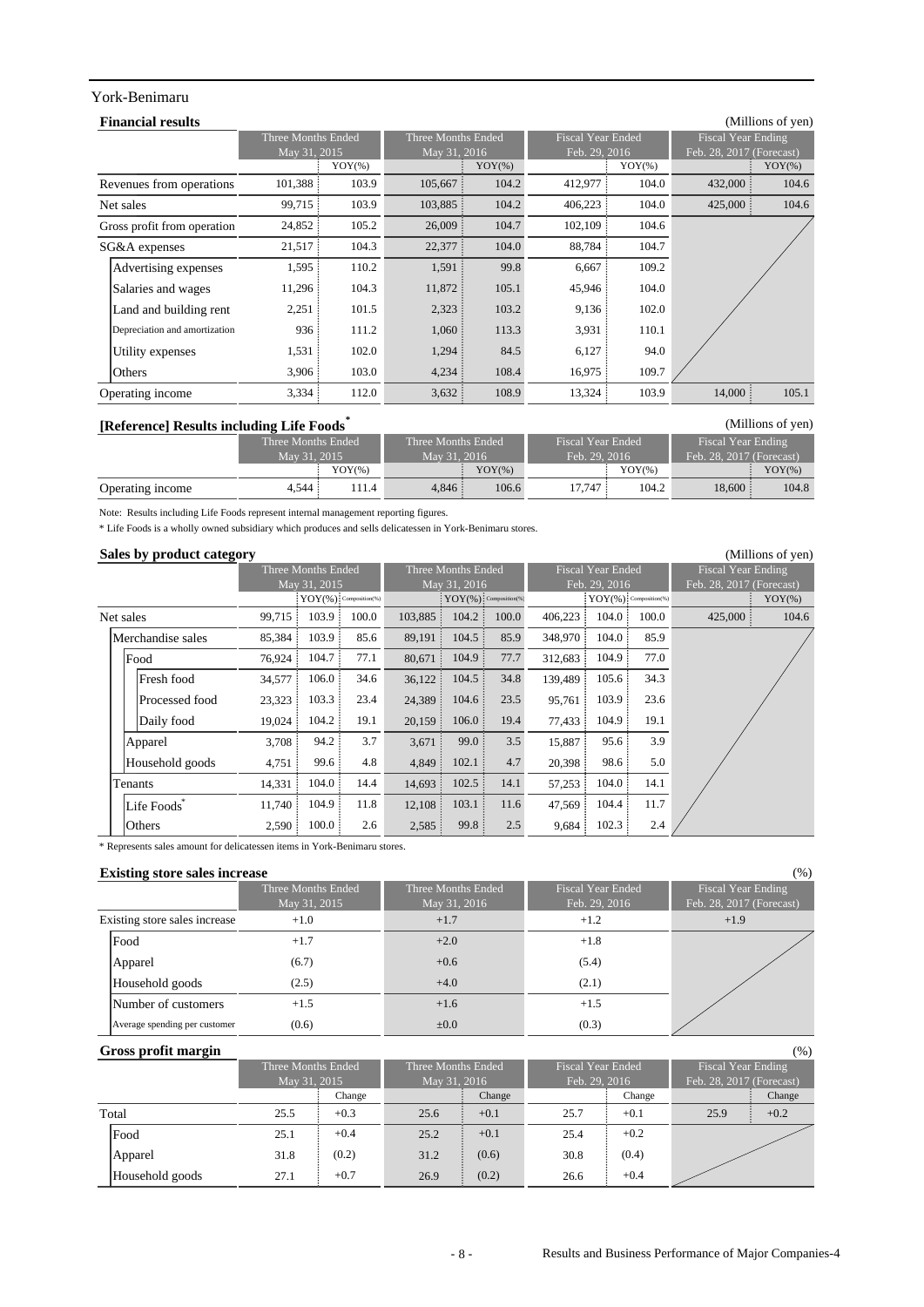# Ⅲ. Department Store Operations

# Sogo & Seibu

|           | <b>Financial results</b>      |                    |            |                    |           |                          |            |                           | (Millions of yen) |
|-----------|-------------------------------|--------------------|------------|--------------------|-----------|--------------------------|------------|---------------------------|-------------------|
|           |                               | Three Months Ended |            | Three Months Ended |           | <b>Fiscal Year Ended</b> |            | <b>Fiscal Year Ending</b> |                   |
|           |                               | May 31, 2015       |            | May 31, 2016       |           | Feb. 29, 2016            |            | Feb. 28, 2017 (Forecast)  |                   |
|           |                               |                    | $YOY(\% )$ |                    | $YOY(\%)$ |                          | $YOY(\% )$ |                           | $YOY(\%)$         |
|           | Revenues from operations      | 193,470            | 97.2       | 182,703 :          | 94.4      | 803,443                  | 100.1      | 794,500                   | 98.9              |
| Net sales |                               | 190,390            | 97.2       | 179,702            | 94.4      | 790,708                  | 100.1      | 781,800                   | 98.9              |
|           | Gross profit from operation   | 43,708             | 95.9       | 40,659             | 93.0      | 177,925                  | 98.3       |                           |                   |
|           | SG&A expenses                 | $43,174$ :         | 99.0       | $40,646$ :         | 94.1      | $170,514$ :              | 99.9       |                           |                   |
|           | Advertising expenses          | 7,418              | 100.6      | 6,808              | 91.8      | $27,005$ :               | 103.7      |                           |                   |
|           | Salaries and wages            | $11,114$ :         | 97.8       | 10,471             | 94.2      | 43,977 :                 | 100.8      |                           |                   |
|           | Land and building rent        | 10,359             | 99.5       | 10,101             | 97.5      | $41,404$ :               | 100.4      |                           |                   |
|           | Depreciation and amortization | 3,009              | 101.0      | $2,798$ :          | 93.0      | 11,751                   | 98.0       |                           |                   |
|           | Utility expenses              | 2,537              | 102.9      | 2,091              | 82.4      | $10,202$ :               | 94.1       |                           |                   |
|           | Others                        | 8,734              | 97.2       | 8,374              | 95.9      | 36,173                   | 97.9       |                           |                   |
|           | Operating income              | 533                | 26.7       | 13:                | 2.6       | 7,411                    | 72.5       | $10,000$ :                | 134.9             |

#### **Sales results of major stores** (Millions of yen)

Ikebukuro Yokohama Chiba Kobe Hiroshima Shibuya Omiya 8,262 94.7 7,852 95.0 33,654 97.3 10,051 103.1 9,985 99.4 42,376 105.4 10,064 95.4 9,711 96.5 43,115 100.2 95.5 76,053 98.9 11,202 98.1 11,062 98.8 46,757 101.5 27,314 97.4 26,073 95.5 114,200 101.1 18,538 94.8 17,698 45,949 100.0 44,830 97.6 190,018 101.4  $YOY(\%)$  :  $YOY(\%)$  :  $YOY(\%)$  :  $YOY(\%)$  :  $YOY(\%)$ Three Months Ended May 31, 2015 Three Months Ended May 31, 2016 Fiscal Year Ended 2016 al Year Ending: 8, 2017 (Forecast)

Note: Store sales include corporate sales.

#### **Sales by product category** (Millions of yen)

| . .<br><u>.</u>   |            |                    |                          |            |                          |       |                          |           |       |                          |           |
|-------------------|------------|--------------------|--------------------------|------------|--------------------------|-------|--------------------------|-----------|-------|--------------------------|-----------|
|                   |            | Three Months Ended |                          |            | Three Months Ended       |       | <b>Fiscal Year Ended</b> |           |       | Fiscal Year Ending       |           |
|                   |            | May 31, 2015       |                          |            | May 31, 2016             |       | Feb. 29, 2016            |           |       | Feb. 28, 2017 (Forecast) |           |
|                   |            |                    | $YOY(\%)$ Composition(%) |            | $YOY(\%)$ Composition(%) |       | $YOY($ %) Composition(%) |           |       |                          | $YOY(\%)$ |
| Net sales         | 190.390    | 97.2               | 100.0                    | 179,702 :  | 94.4:                    | 100.0 | 790.708:                 | 100.1:    | 100.0 | 781,800 :                | 98.9      |
| Merchandise sales | 134,102 :  | 94.7               | 70.4                     | 125,001    | 93.2                     | 69.6  | 561.435 :                | 98.5      | 71.0  |                          |           |
| Apparel           | 79,794 :   | 93.1               | 41.9                     | 72,840     | 91.3                     | 40.5  | 317,260                  | 96.7      | 40.1  |                          |           |
| Household goods   | 18,536     | 91.2:              | 9.7                      | 17,039     | 91.9:                    | 9.5   | 81.115                   | 101.1:    | 10.3  |                          |           |
| Food              | 35.771     | $100.5$ :          | 18.8                     | 35,121     | 98.2                     | 19.5  | 163.059                  | $101.0$ : | 20.6  |                          |           |
| Thenants          | 46.161     | 103.5:             | 24.2                     | 44,620:    | 96.7:                    | 24.8  | 188,554                  | $104.7$ : | 23.8  |                          |           |
| Corporate sales   | $10,126$ : | 104.1              | 5.3                      | $10,080$ : | 99.6:                    | 5.6   | $40,718$ :               | 100.7:    | 5.1   |                          |           |

### **Existing store sales increase** (%)

| <b>EXIBURE BOTT BUILD HIGH CUBE</b> |                    |                    |                          | , , , ,                  |
|-------------------------------------|--------------------|--------------------|--------------------------|--------------------------|
|                                     | Three Months Ended | Three Months Ended | <b>Fiscal Year Ended</b> | Fiscal Year Ending       |
|                                     | May 31, 2015       | May 31, 2016       | Feb. 29, 2016            | Feb. 28, 2017 (Forecast) |
| Existing store sales increase       |                    | (4.6)              | $_{\pm 0.0}$             | $+1.6$                   |

### **Gross profit margin** (%)

|                 | Three Months Ended<br>May 31, 2015 |           | Three Months Ended<br>May 31, 2016 |        | Fiscal Year Ended<br>Feb. 29, 2016 |           | Fiscal Year Ending<br>Feb. 28, 2017 (Forecast) |        |
|-----------------|------------------------------------|-----------|------------------------------------|--------|------------------------------------|-----------|------------------------------------------------|--------|
|                 |                                    | Change    |                                    | Change |                                    | Change    |                                                | Change |
| Total           | 25.1                               | (0.1)     | 24.7                               | (0.4)  | 24.3                               | (0.3)     | 24.5                                           | $+0.2$ |
| Food            | 29.7                               | $\pm 0.0$ | 29.5                               | (0.2)  | 28.7                               | (0.2)     |                                                |        |
| Apparel         | 24.2                               | $\pm 0.0$ | 23.9                               | (0.2)  | 23.7                               | (0.2)     |                                                |        |
| Household goods | 15.1                               | $+0.1$    | 14.9                               | (0.2)  | 16.2                               | $\pm 0.0$ |                                                |        |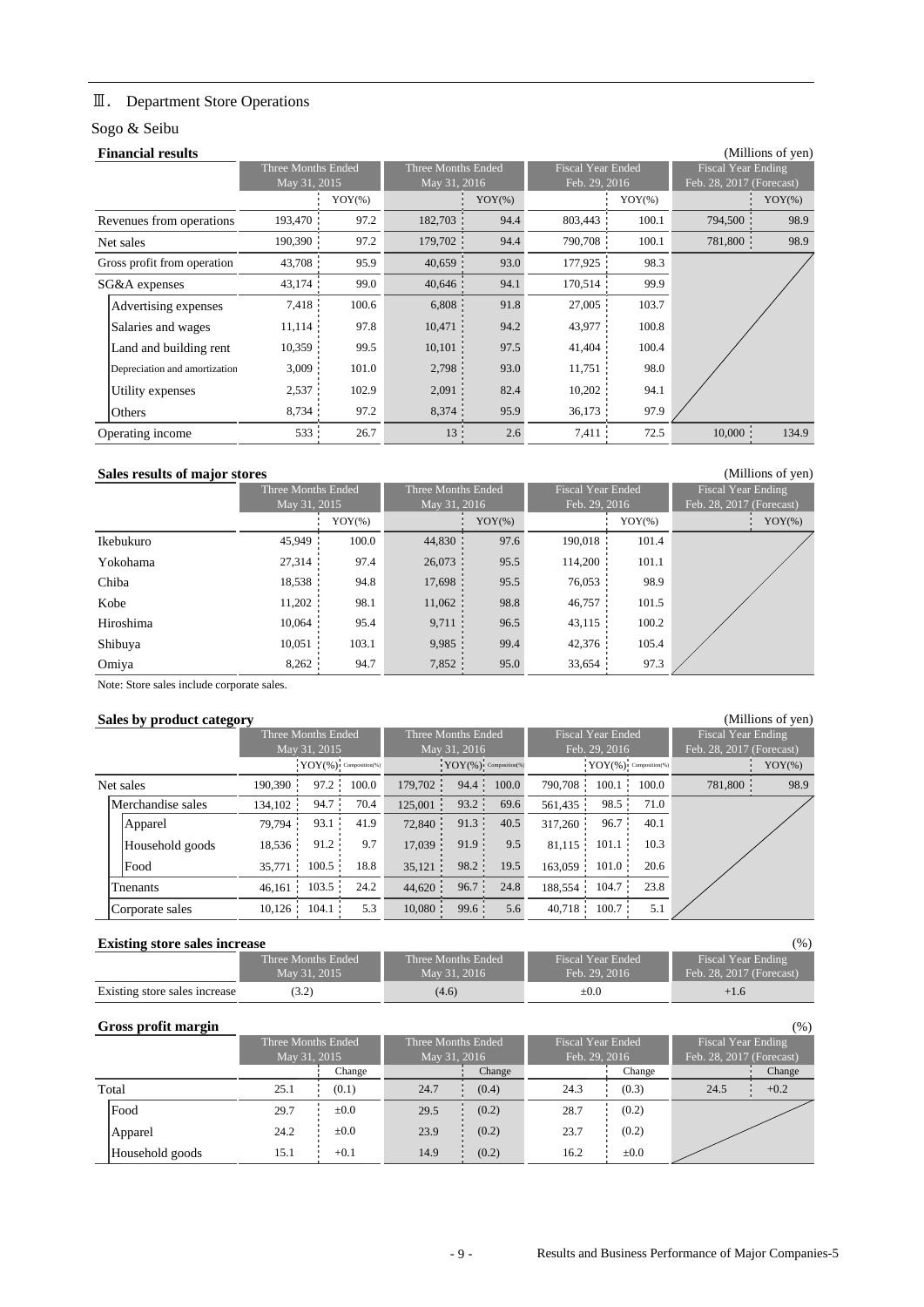## Ⅳ.Food Services

# Seven & i Food Systems

| <b>Financial results</b>      |                    |            |                    |           |                          |            |                           | (Millions of yen) |
|-------------------------------|--------------------|------------|--------------------|-----------|--------------------------|------------|---------------------------|-------------------|
|                               | Three Months Ended |            | Three Months Ended |           | <b>Fiscal Year Ended</b> |            | <b>Fiscal Year Ending</b> |                   |
|                               | May 31, 2015       |            | May 31, 2016       |           | Feb. 29, 2016            |            | Feb. 28, 2017 (Forecast)  |                   |
|                               |                    | $YOY(\% )$ |                    | $YOY$ (%) |                          | $YOY(\% )$ |                           | $YOY(\%)$         |
| Revenues from operations      | 21,344             | 105.7      | 21,005             | 98.4      | 83,839                   | 103.6      | 87,700                    | 104.6             |
| Net sales                     | 21,306             | 105.9      | 20,965             | 98.4      | 83,680                   | 103.7      | 87,500                    | 104.6             |
| Gross profit from operation   | 13,782             | 102.9      | 13,346             | 96.8      | 53,658                   | 101.2      |                           |                   |
| SG&A expenses                 | 13,257             | 99.5       | 13,472             | 101.6     | 52,636                   | 99.6       |                           |                   |
| Advertising expenses          | 245                | 89.2       | 400                | 163.4     | 998                      | 108.6      |                           |                   |
| Salaries and wages            | 7.768              | 98.9       | 7,887              | 101.5     | 30,791                   | 98.0       |                           |                   |
| Land and building rent        | 1,896              | 100.6      | 1,880              | 99.2      | 7,570                    | 100.1      |                           |                   |
| Depreciation and amortization | 197                | 136.4      | 227                | 115.3     | 823                      | 117.5      |                           |                   |
| Utility expenses              | 1,063              | 97.0       | 884                | 83.2      | 4,016                    | 90.6       |                           |                   |
| Others                        | 2,086              | 101.0      | 2,191              | 105.0     | 8,435                    | 108.0      |                           |                   |
| Operating income              | 524                | 692.0      | $(125)$ :          |           | 1,021                    | 625.1      | 2,100:                    | 206.4             |

# **Sales results by division** (Millions of yen)

|                                    |        | Three Months Ended |                          |            | Three Months Ended       |       | <b>Fiscal Year Ended</b> |             |                          | <b>Fiscal Year Ending</b> |           |
|------------------------------------|--------|--------------------|--------------------------|------------|--------------------------|-------|--------------------------|-------------|--------------------------|---------------------------|-----------|
|                                    |        | May 31, 2015       |                          |            | May 31, 2016             |       | Feb. 29, 2016            |             | Feb. 28, 2017 (Forecast) |                           |           |
|                                    |        |                    | $YOY(\%)$ Composition(%) |            | $YOY(\%)$ Composition(%) |       |                          |             | $YOY(\%)$ Composition(%) |                           | $YOY(\%)$ |
| Total                              | 21.306 | 105.9:             | 100.0                    | 20.965     | 98.4:                    | 100.0 | 83.680                   | $103.7 \pm$ | 100.0                    | 87,500                    | 104.6     |
| Restaurant division                | 16.344 | $102.8 \pm$        | 76.7                     | 15,554:    | 95.2:                    | 74.2  | 62.797                   | 100.5       | 75.0                     |                           |           |
| Meal provision service<br>division | 3.539  | 128.3              | 16.6                     | 4.041<br>÷ | 114.2:                   | 19.3  | 15.227                   | 124.5       | 18.2                     |                           |           |
| <b>Fast food division</b>          | 1,423  | 96.6:              | 6.7                      | 1,369:     | 96.2:                    | 6.5   | 5,655                    | 94.9:       | 6.8                      |                           |           |

#### **[Restaurant division] Existing store sales increase** (%)

|                               | Trestaurant urvision] Existing store sales increase |                    |                   | $\sqrt{2}$               |
|-------------------------------|-----------------------------------------------------|--------------------|-------------------|--------------------------|
|                               | Three Months Ended                                  | Three Months Ended | Fiscal Year Ended | Fiscal Year Ending       |
|                               | May 31, 2015                                        | May 31, 2016       | Feb. 29, 2016     | Feb. 28, 2017 (Forecast) |
| Existing store sales increase |                                                     | (4.3)              | $+0.2$            | $+2.9$                   |
| Number of customers           | (4.0)                                               | $+0.2$             | (3.4)             |                          |
| Average spending per customer | $+5.6$                                              | (4.5)              | $+3.7$            |                          |

# **[Restaurant division] Gross profit margin** (%)

| $\left  \right $ restaurant dryfsion $\left  \right $ or oss pront margin |      |                    |      |                    |      |                          |                            | (70 J                     |  |
|---------------------------------------------------------------------------|------|--------------------|------|--------------------|------|--------------------------|----------------------------|---------------------------|--|
|                                                                           |      | Three Months Ended |      | Three Months Ended |      | <b>Fiscal Year Ended</b> |                            | <b>Fiscal Year Ending</b> |  |
|                                                                           |      | May 31, 2015       |      | May 31, 2016       |      | Feb. 29, 2016            | Feb. $28, 2017$ (Forecast) |                           |  |
|                                                                           |      | Change             |      | Change             |      | Change                   |                            | Change                    |  |
| Gross profit margin                                                       | 68.3 | 1.0                | 68.1 | (0.2)              | 68.3 | (0.6)                    | 69.2                       | $+0.9$                    |  |

# V. Financial Services

# **Number of Seven Bank ATMs**

(1) Domestic installation

|       |                            | Three Months Ended |          | Three Months Ended |          | <b>Fiscal Year Ended</b> |          |  |
|-------|----------------------------|--------------------|----------|--------------------|----------|--------------------------|----------|--|
|       |                            | May 31, 2015       |          | May 31, 2016       |          | Feb. 29, 2016            |          |  |
|       |                            |                    | Change   |                    | Change   |                          | Change   |  |
| Total |                            | 21,316             | $+1,480$ | 22,653             | $+1,337$ | 22,388                   | $+1.449$ |  |
|       | Net ATMs in the Group      | 19.550             | $+1.162$ | 20,578             | $+1.028$ | 20.373                   | $+1.116$ |  |
|       | Seven-Eleven Japan         | 18,990             | $+1,129$ | 19.973             | $+983$   | 19.777                   | $+1,067$ |  |
|       | lIto-Yokado                | 318                | $+6$     | 323                | $+5$     | 320                      | $+4$     |  |
|       | York-Benimaru              | 86                 | $+14$    | 118                | $+32$    | 115                      | $+32$    |  |
|       | York Mart                  | 69                 | $+9$     | 72                 | $+3$     | 69                       | $+3$     |  |
|       | <b>Others</b>              | 87                 | $+4$     | 92                 | $+5$     | 92                       | $+10$    |  |
|       | Net ATMs outside the Group | 1,766              | $+318$   | 2.075              | $+309$   | 2.015                    | $+333$   |  |

## (2) Overseas installation

|        | Three Months Ended |         | Three Months Ended <sup>1</sup> |        | <b>Fiscal Year Ended</b> |        |  |
|--------|--------------------|---------|---------------------------------|--------|--------------------------|--------|--|
|        | Mar. 31, 2015      | Change  | Mar. 31, 2016                   | Change | Dec. 31, 2015            | Change |  |
| U.S.A. | 6,377              | $752$ . | 6.451                           | $+74$  | 6,625                    | $+296$ |  |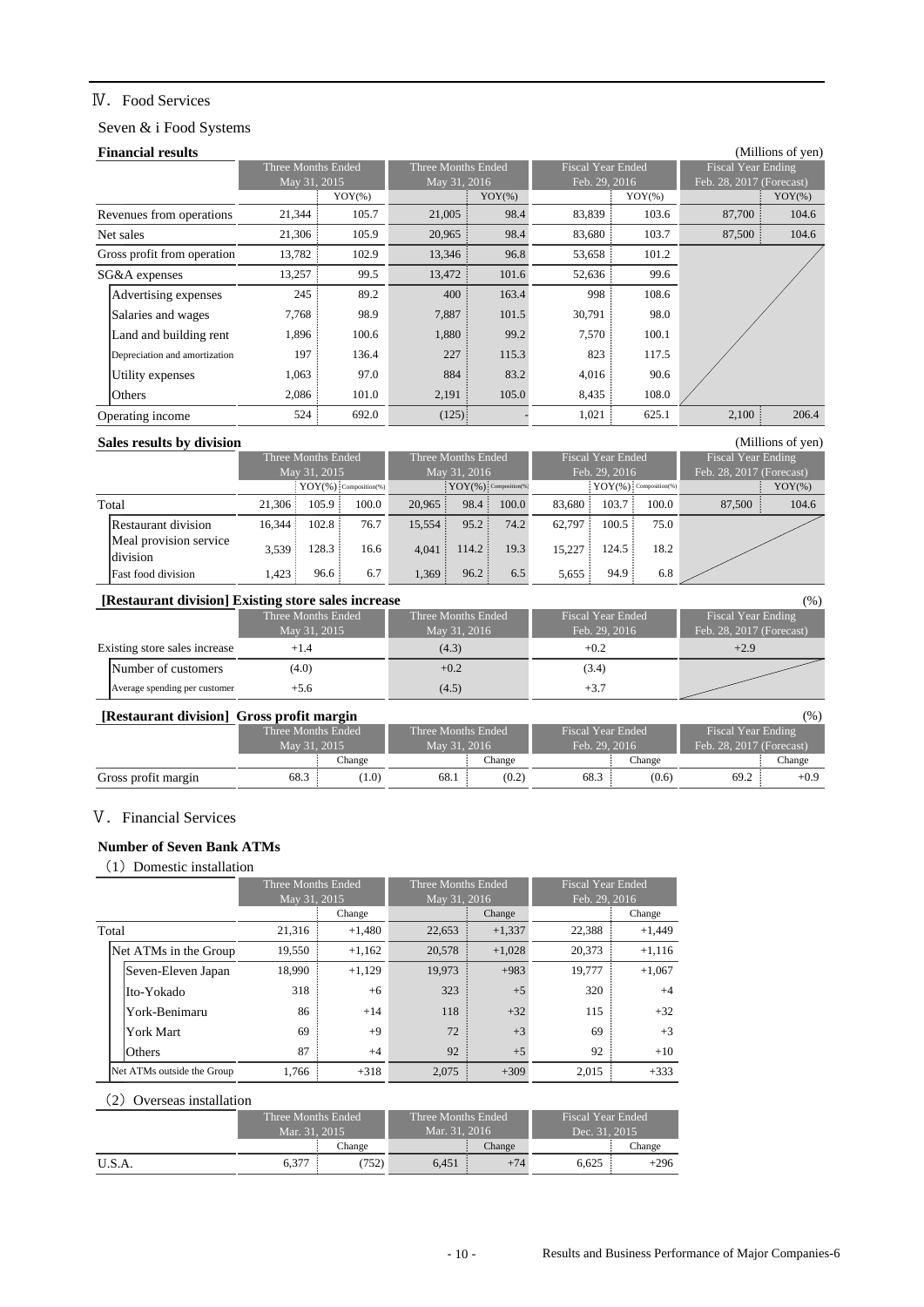| Average number of transaction per day per ATM during the period                    |                    |        |                    |        |                          |        |  |  |  |  |  |
|------------------------------------------------------------------------------------|--------------------|--------|--------------------|--------|--------------------------|--------|--|--|--|--|--|
|                                                                                    | Three Months Ended |        | Three Months Ended |        | <b>Fiscal Year Ended</b> |        |  |  |  |  |  |
|                                                                                    | May 31, 2015       |        | May 31, 2016       |        | Feb. 29, 2016            |        |  |  |  |  |  |
|                                                                                    |                    | Change |                    | Change |                          | Change |  |  |  |  |  |
| 96.3<br>(3.8)<br>99.2<br>(2.2)<br>(2.0)<br>100.1<br>Average number of transactions |                    |        |                    |        |                          |        |  |  |  |  |  |

| (Thousands)<br>International money transfer service |                    |        |                    |        |                          |        |  |  |  |  |  |  |
|-----------------------------------------------------|--------------------|--------|--------------------|--------|--------------------------|--------|--|--|--|--|--|--|
|                                                     | Three Months Ended |        | Three Months Ended |        | <b>Fiscal Year Ended</b> |        |  |  |  |  |  |  |
|                                                     | May 31, 2015       |        | May 31, 2016       |        | Feb. 29, 2016            |        |  |  |  |  |  |  |
|                                                     |                    | Change |                    | Change |                          | Change |  |  |  |  |  |  |
| Number of contract accounts                         | 109                | $+41$  | 153                | $+44$  | 144                      | $+47$  |  |  |  |  |  |  |
| Cumulative number of transfers                      | 179                | $+51$  | 223                | $+44$  | 803                      | $+189$ |  |  |  |  |  |  |

#### **Number of credit cards, point cards and cash cards** (10 thousands) (10 thousands)

|                           | ramper or crean carus, point carus and cash carus |                    |        |                    |        |                          | $10$ and $\mu$ |  |  |
|---------------------------|---------------------------------------------------|--------------------|--------|--------------------|--------|--------------------------|----------------|--|--|
|                           |                                                   | Three Months Ended |        | Three Months Ended |        | <b>Fiscal Year Ended</b> |                |  |  |
|                           |                                                   | May 31, 2015       |        | May 31, 2016       |        | Feb. 29, 2016            |                |  |  |
|                           |                                                   |                    | Change |                    | Change |                          | Change         |  |  |
| Credit Cards              |                                                   |                    |        |                    |        |                          |                |  |  |
|                           | <b>SEVEN CARD plus / SEVEN CARD</b>               | 361                | $+11$  | 348                | (13)   | 351                      | (8)            |  |  |
|                           | <b>ICLUB ON/Millennium CARD SAISON</b>            | 320                | (8)    | 321                | $+1$   | 322                      | $+2$           |  |  |
| Electronic money (nanaco) |                                                   | 3,938              | $+830$ | 4.717              | $+779$ | 4.543                    | $+826$         |  |  |

Notes: 1. SEVEN CARD plus / SEVEN CARD and CLUB ON/Millennium CARD SAISON issued represent only the number of effective card members.

2. CLUB ON/Millennium CARD SAISON does not include dedicated cards for point services, without credit functions.

3. The number of *nanaco* includes the number of mobile *nanaco* holders.

# Ⅵ. Group Synergy

(1)*Seven Premium*

|                         | Three Months Ended |         | Three Months Ended |         | <b>Fiscal Year Ended</b> |          |
|-------------------------|--------------------|---------|--------------------|---------|--------------------------|----------|
|                         | May 31, 2015       |         | May 31, 2016       |         | Feb. 29, 2016            |          |
|                         |                    | Change  |                    | Change  |                          | Change   |
| Sales (billions of yen) | 237.0              | $+43.0$ | 284.0              | $+47.0$ | 1.001.0                  | $+186.0$ |
| Items                   | 2.920              | $+410$  | 3.400              | $+480$  | 3.300                    | $+440$   |

#### (2)E-commerce sales (Millions of yen)

| (2) L-commerce sales         |                    |                    |        |                          | $($ whilions of $y$ cif |
|------------------------------|--------------------|--------------------|--------|--------------------------|-------------------------|
|                              | Three Months Ended | Three Months Ended |        | <b>Fiscal Year Ended</b> |                         |
|                              | May 31, 2015       | May 31, 2016       |        | Feb. 29, 2016            |                         |
|                              | Change             |                    | Change |                          | Change                  |
| Mail order service           |                    | 5,158              |        | 18,311                   |                         |
| Seven Net Shopping           |                    | 2,620              |        | 8,659                    |                         |
| Ito-Yokado                   |                    | 475                |        | 541                      |                         |
| Sogo & Seibu                 |                    | 373                |        | 2,371                    |                         |
| <b>LOFT</b>                  |                    | 86                 |        | 156                      |                         |
| Akachan Honpo                |                    | 1,604              |        | 6,584                    |                         |
| Home delivery                |                    | 18,810             |        | 71,891                   |                         |
| Seven-Meal                   |                    | 6,570              |        | 25,001                   |                         |
| Ito-Yokado's Net Supermarket |                    | 12,240             |        | 46,890                   |                         |
| Nissen                       |                    | 8,514              |        | 51,682                   |                         |
| Total                        |                    | 32,483             |        | 141,884                  |                         |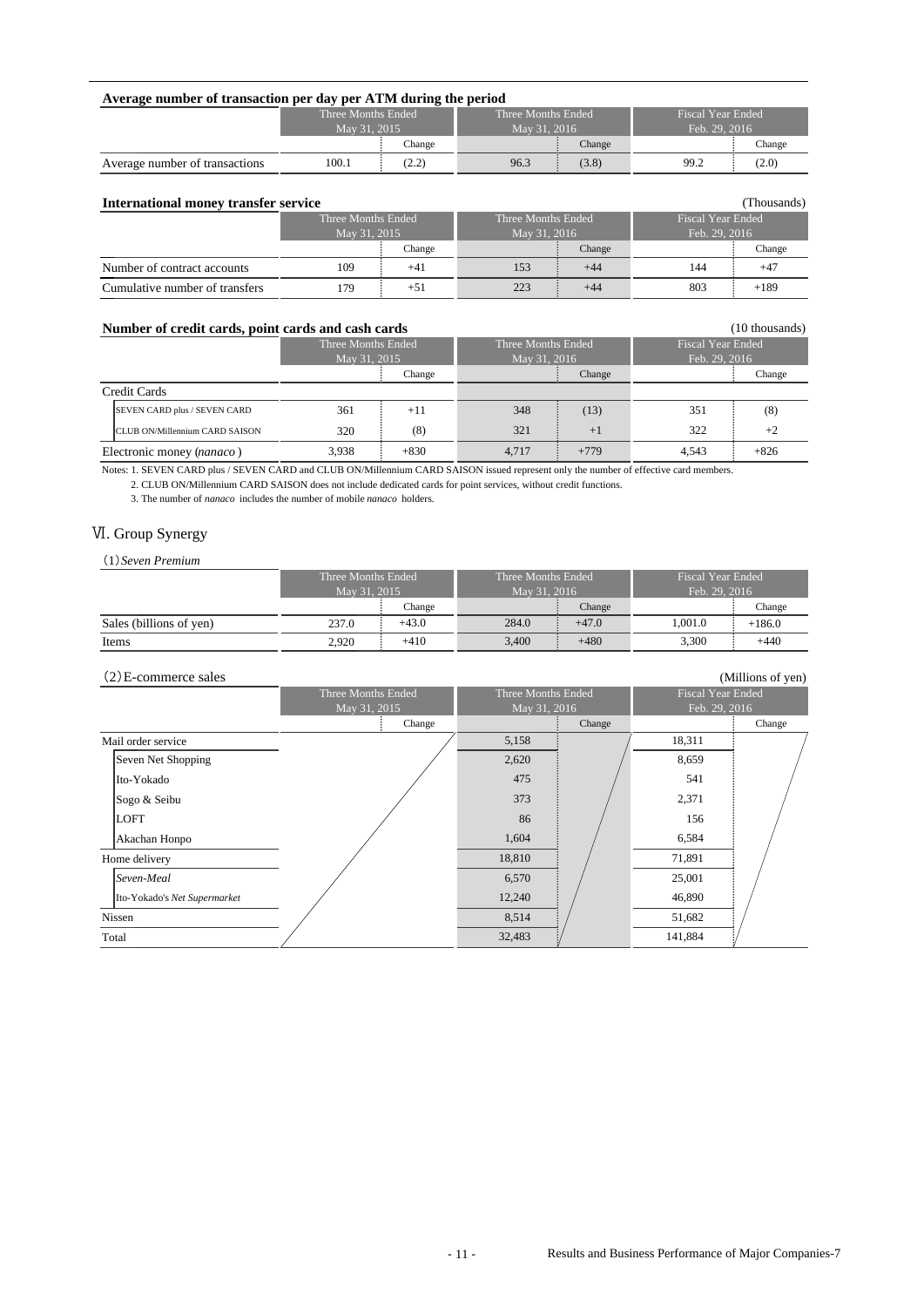# Ⅶ.Capital Expenditures, Depreciation and Amortization of Major Group Companies

| $\epsilon$ aprilie Experiences, $\epsilon$ epi                    |                    |           |                    |           |                          |           | (Millions of yen)         |           |
|-------------------------------------------------------------------|--------------------|-----------|--------------------|-----------|--------------------------|-----------|---------------------------|-----------|
|                                                                   | Three Months Ended |           | Three Months Ended |           | <b>Fiscal Year Ended</b> |           | <b>Fiscal Year Ending</b> |           |
|                                                                   | May 31, 2015       | $YOY(\%)$ | May 31, 2016       | $YOY(\%)$ | Feb. 29, 2016            | $YOY(\%)$ | Feb. 28, 2017 (Forecast)  | $YOY(\%)$ |
| Convenience store operations                                      |                    |           |                    |           |                          |           |                           |           |
| Seven-Eleven Japan                                                |                    |           |                    |           |                          |           |                           |           |
| Total capital expenditures                                        | 32,164             | 94.8      | 24,350             | 75.7      | 124,543                  | 96.2      | 170,000                   | 136.5     |
| Investment to new stores                                          | 18,162             | 88.6      | 14,802             | 81.5      | 79,978                   | 95.2      |                           |           |
| Investment to existing stores and other                           | 12,102             | 93.3      | 9,005              | 74.4      | 37,808                   | 86.2      |                           |           |
| Software development                                              | 1,899              | 409.3     | 542                | 28.5      | 6,757                    | 434.5     |                           |           |
| Depreciation and amortization                                     | 12,080             | 108.8     | 14,086             | 116.6     | 51,784                   | 108.6     | 62,000                    | 119.7     |
| 7-Eleven, Inc.                                                    |                    |           |                    |           |                          |           |                           |           |
| Total capital expenditures                                        | 18,137             | 109.1     | 26,156             | 144.2     | 159,772                  | 252.7     | 190,000                   | 118.9     |
| Investment to new stores and other                                | 8,444              | 126.4     | 13,439             | 159.2     | 103,862                  | 384.4     |                           |           |
| Investment to existing stores and other                           | 7,976              | 98.2      | 9,535              | 119.5     | 47,822                   | 159.0     |                           |           |
| Software development                                              | 1,717              | 94.5      | 3,182              | 185.3     | 8,087                    | 131.7     |                           |           |
| Depreciation and amortization                                     | 15,619             | 111.3     | 16,749             | 107.2     | 65,381                   | 115.8     | 68,000                    | 104.0     |
| Superstore operations                                             |                    |           |                    |           |                          |           |                           |           |
| Ito-Yokado                                                        |                    |           |                    |           |                          |           |                           |           |
| Capital expenditures                                              | 13,741             | 205.8     | 19,374             | 141.0     | 58,555 ;                 | 142.6     |                           |           |
| Total capital expenditures including<br>securitization of assets* | 13,741             | 205.8     | 12,345             | 89.8      | 34,279                   | 83.5      | 28,600                    | 83.4      |
| Investment to new stores                                          | 6,890              | 178.4     | 10,005             | 145.2     | 11,013                   | 50.2      |                           |           |
| Investment to existing stores and other                           | 4,620              | 180.8     | 2,117              | 45.8      | 15,842                   | 86.2      |                           |           |
| Software development                                              | 2,231              | 858.1     | 223                | 10.0      | 7,424                    |           |                           |           |
| Depreciation and amortization                                     | 3,055              | 115.2     | 3,531              | 115.6     | 13,125                   | 117.9     | 14,600                    | 111.2     |
| York-Benimaru                                                     |                    |           |                    |           |                          |           |                           |           |
| Total capital expenditures                                        | 2,507              | 67.8      | 2,979              | 118.8     | 10,642                   | 75.4      | 13,200                    | 124.0     |
| Investment to new stores                                          | 1,568              | 67.3      | 2,314              | 147.6     | 6,958                    | 64.2      |                           |           |
| Investment to existing stores and other                           | 911                | 74.7      | 636                | 69.8      | 3,473                    | 122.3     |                           |           |
| Software development                                              | 29                 | 19.3      | 29                 | 100.5     | 212                      | 48.4      |                           |           |
| Depreciation and amortization                                     | $936 \frac{1}{3}$  | 111.2     | 1,060              | 113.3     | 3,931                    | 110.1     | 4,500                     | 114.5     |
| Department store operations                                       |                    |           |                    |           |                          |           |                           |           |
| Sogo & Seibu                                                      |                    |           |                    |           |                          |           |                           |           |
| Total capital expenditures                                        | 4,117              | 76.5      | 3,471              | 84.3      | 12,650                   | 99.1      | 12,500                    | 98.8      |
| Investment to new stores                                          |                    |           |                    |           |                          |           |                           |           |
| Investment to existing stores and other                           | 3,445              | 85.3      | 3,243              | 94.1      | 10,735                   | 114.3     |                           |           |
| Software development                                              | 672                | 50.1      | 228                | 33.9      | 1,916                    | 56.8      |                           |           |
| Depreciation and amortization                                     | 3,009              | 101.0     | 2,798              | 93.0      | 11,751                   | 98.0      | 11,500                    | 97.9      |

Notes: 1. Capital expenditures include long-term leasehold deposits and advances for store construction.

An increase of the future amortization of assets under the "Accounting Standard for Asset Retirement Obligations" is not included.

2. Capital expenditures include investments related to openings of stores for each fiscal year and beyond, and goodwill and others due to the acquisition of stores, etc.

3. Depreciation and amortization include amortization on intangible assets.

\* In capital expenditures at Ito-Yokado, figures are reflecting the securitization of assets of new store openings for the three months ended May 31, 2016 and the fiscal year ended Feb. 29, 2016.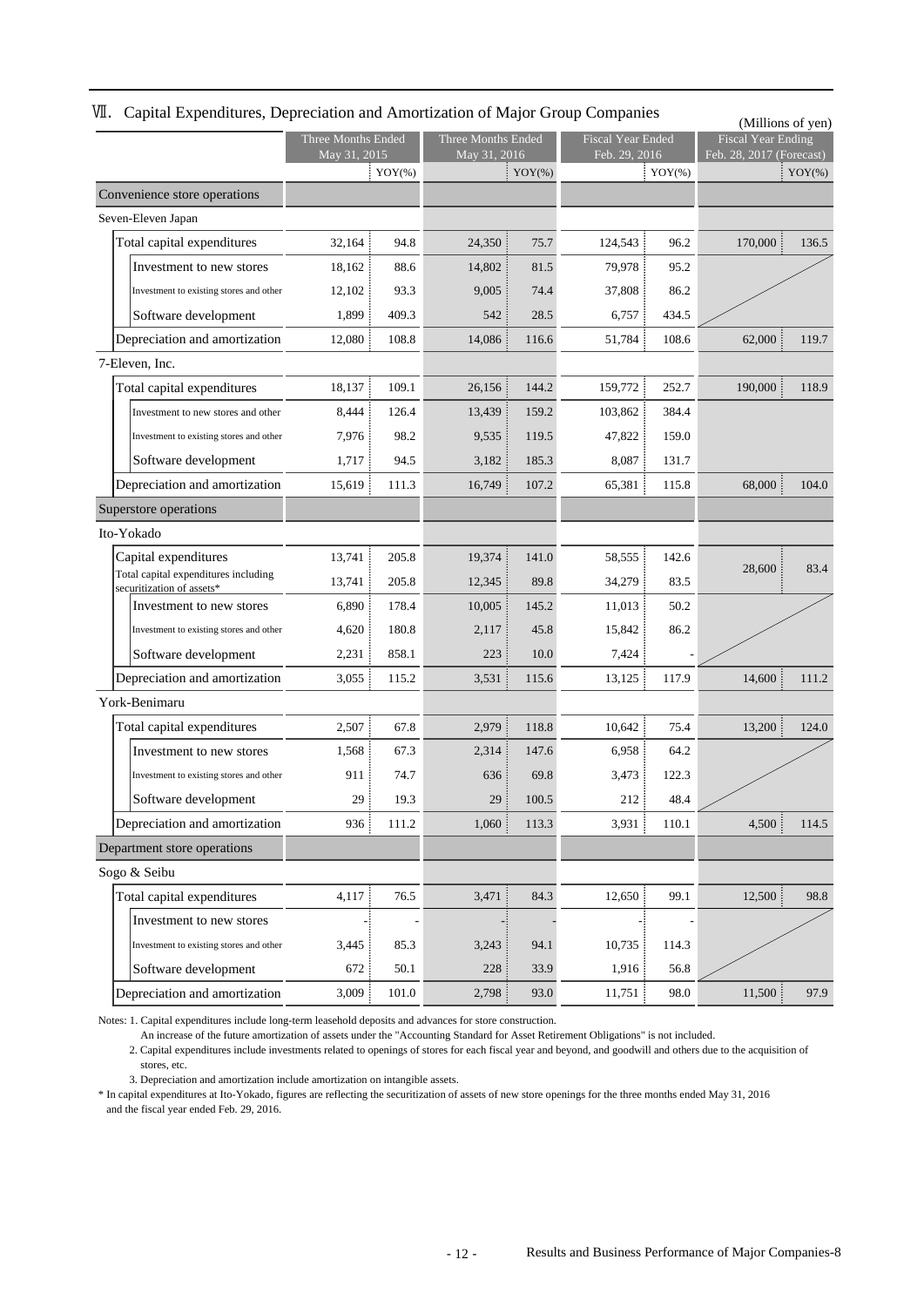# ■Store Information

# Ⅰ.Store Openings and Closures of Major Group Companies

|                                          | Three Months Ended |         | Three Months Ended<br>May 31, 2016 |         | <b>Fiscal Year Ended</b><br>Feb. 29, 2016 |            | <b>Fiscal Year Ending</b><br>Feb. 28, 2017 (Forecast) |          |
|------------------------------------------|--------------------|---------|------------------------------------|---------|-------------------------------------------|------------|-------------------------------------------------------|----------|
|                                          | May 31, 2015       | Change  |                                    | Change  |                                           | Change     |                                                       | Change   |
| Convenience store operations             |                    |         |                                    |         |                                           |            |                                                       |          |
| Seven-Eleven Japan                       | 17,772             | $+281$  | 18,768                             | $+196$  | 18,572                                    | $+1,081$   | 19,772                                                | $+1,200$ |
| Openings                                 | 375                |         | 339                                |         | 1,651                                     |            | 1,800                                                 |          |
| Closures                                 | 94                 |         | 143                                |         | 570                                       |            | 600                                                   |          |
| Relocations, etc.                        | 68                 |         | 115                                |         | 450                                       |            |                                                       |          |
| Terminations of contract                 | 26                 |         | 28                                 |         | 120                                       |            |                                                       |          |
| 7-Eleven, Inc. <sup>*1</sup>             | 8,269              | (28)    | 8,502                              | $+2$    | 8,500                                     | $+203$     | 8,700                                                 | $+200$   |
| Openings                                 | 16                 |         | 22                                 |         | 344                                       |            | 350                                                   |          |
| Closures                                 | 44                 |         | 20                                 |         | 141                                       |            | 150                                                   |          |
| SEVEN-ELEVEN (BEIJING) <sup>*1</sup>     | 176                | $+1$    | 192                                | $+5$    | 187                                       | $+12$      | 217                                                   | $+30$    |
| Openings                                 | 3                  |         | 9                                  |         | 15                                        |            | 40                                                    |          |
| Closures                                 | $\mathfrak{2}$     |         | $\overline{4}$                     |         | 3                                         |            | 10                                                    |          |
| SEVEN-ELEVEN (TIANJIN) <sup>*1</sup>     | 56                 | (4)     | 65                                 | (5)     | 70                                        | $+10$      | 88                                                    | $+18$    |
| Openings                                 | $\mathbf{1}$       |         | $\boldsymbol{0}$                   |         | 16                                        |            | 23                                                    |          |
| Closures                                 | 5                  |         | 5                                  |         | 6                                         |            | 5                                                     |          |
| SEVEN-ELEVEN (CHENGDU) <sup>*1</sup>     | 59                 | (7)     | 56                                 | (4)     | 60                                        | (6)        | 72                                                    | $+12$    |
| Openings                                 | $\mathbf{1}$       |         | $\mathbf{1}$                       |         | 5                                         |            | 21                                                    |          |
| Closures                                 | 8                  |         | 5                                  |         | 11                                        |            | 9                                                     |          |
| Superstore operations                    |                    |         |                                    |         |                                           |            |                                                       |          |
| Ito-Yokado                               | 181                | $\pm 0$ | 183                                | $+1$    | 182                                       | $+1$       | 166                                                   | (16)     |
| Openings                                 | $\overline{c}$     |         | $\overline{2}$                     |         | 3                                         |            | $\overline{4}$                                        |          |
| Closures                                 | $\mathfrak{2}$     |         |                                    |         | $\mathfrak{2}$                            |            | 20                                                    |          |
| York-Benimaru                            | 200                | $\pm 0$ | 206                                | $+1$    | 205                                       | $+5$       | 214                                                   | $+9$     |
| Openings                                 | $\boldsymbol{0}$   |         | $\mathbf{1}$                       |         | 6                                         |            | 10                                                    |          |
| Closures                                 | $\boldsymbol{0}$   |         | $\mathbf{0}$                       |         | 1                                         |            | 1                                                     |          |
| York Mart                                | 78                 | $+2$    | 78                                 | $+2$    | 76                                        | $\pm 0$    | 78                                                    | $+2$     |
| Openings                                 | 3                  |         | $\overline{2}$                     |         | $\overline{4}$                            |            | $\overline{2}$                                        |          |
| Closures                                 | $\mathbf{1}$       |         | $\boldsymbol{0}$                   |         | 4                                         |            | $\overline{0}$                                        |          |
|                                          | $\mathfrak{S}$     | (1)     | 5 <sup>1</sup>                     | $\pm 0$ | 5                                         | (1)        | $\overline{4}$                                        | (1)      |
| Hua Tang Yokado Commercial <sup>*1</sup> |                    |         |                                    |         |                                           |            |                                                       |          |
| Openings                                 | $\boldsymbol{0}$   |         | $\boldsymbol{0}$                   |         | $\boldsymbol{0}$                          |            | $\boldsymbol{0}$                                      |          |
| Closures                                 | $\mathbf{1}$       |         | $\boldsymbol{0}$                   |         | 1                                         |            | $\mathbf{1}$                                          |          |
| Chengdu Ito-Yokado <sup>*1</sup>         | $\epsilon$         | $\pm 0$ | 6                                  | $\pm 0$ | 6                                         | $_{\pm 0}$ | 6                                                     | $\pm 0$  |
| Openings                                 | $\overline{0}$     |         | $\overline{0}$                     |         | $\overline{0}$                            |            | $\overline{0}$                                        |          |
| Closures                                 | $\boldsymbol{0}$   |         | $\overline{0}$                     |         | $\mathbf{0}$                              |            | $\mathbf{0}$                                          |          |
| Akachan Honpo                            | 102<br>3           | $+3$    | 106<br>3                           | $+3$    | 103<br>8                                  | $+4$       | 110<br>9                                              | $+6$     |
| Openings<br>Closures                     | $\overline{0}$     |         | $\mathbf{0}$                       |         | 4                                         |            | 3                                                     |          |
| Department store operations              |                    |         |                                    |         |                                           |            |                                                       |          |
| Sogo & Seibu                             | 24                 | $\pm 0$ | 23                                 | $\pm 0$ | 23                                        | (1)        | 21                                                    | (2)      |
| Openings                                 | $\boldsymbol{0}$   |         | $\boldsymbol{0}$                   |         | $\boldsymbol{0}$                          |            | $\boldsymbol{0}$                                      |          |
| Closures                                 | $\boldsymbol{0}$   |         | $\boldsymbol{0}$                   |         | 1                                         |            | $\overline{c}$                                        |          |
|                                          |                    |         |                                    |         |                                           |            |                                                       |          |
| $\text{LOFT}^{*2}$                       | 98                 | $+4$    | 107                                | $+5$    | 102                                       | $+8$       | 110                                                   | $+8$     |
| Openings                                 | $\overline{4}$     |         | 5                                  |         | $10\,$                                    |            | 8                                                     |          |
| Closures                                 | $\overline{0}$     |         | $\boldsymbol{0}$                   |         | $\boldsymbol{2}$                          |            | $\mathbf{0}$                                          |          |
| Food services                            |                    |         |                                    |         |                                           |            |                                                       |          |
| Seven & i Food Systems                   | 851                | $+5$    | 848                                | (3)     | 851                                       | $+5$       | 861                                                   | $+10$    |
| Restaurant division                      | 472                | (2)     | 468                                | (1)     | 469                                       | (5)        | 468                                                   | (1)      |
| Openings                                 | $\overline{2}$     |         | 3 <sup>1</sup>                     |         | 6                                         |            | 9                                                     |          |
| Closures                                 | $\overline{4}$     |         | $\overline{4}$                     |         | 11                                        |            | 10                                                    |          |
| Meal provision service division          | 272                | $+7$    | 279                                | $+4$    | 275                                       | $+10$      | 292                                                   | $+17$    |
| Fast food division                       | 107                | $\pm 0$ | 101                                | (6)     | 107                                       | $\pm 0$    | 101                                                   | (6)      |

Note: Changes in number of stores represent the net change from the beginning of the fiscal year.

\*1. Figures are as of the end of March, or as of the end of December.

\*2. The number of LOFT stores includes 13 franchised stores for the three months ended May 31, 2015, 14 franchised stores for the three months ended May 31, 2016 and the fiscal year ended Feb. 29, 2016.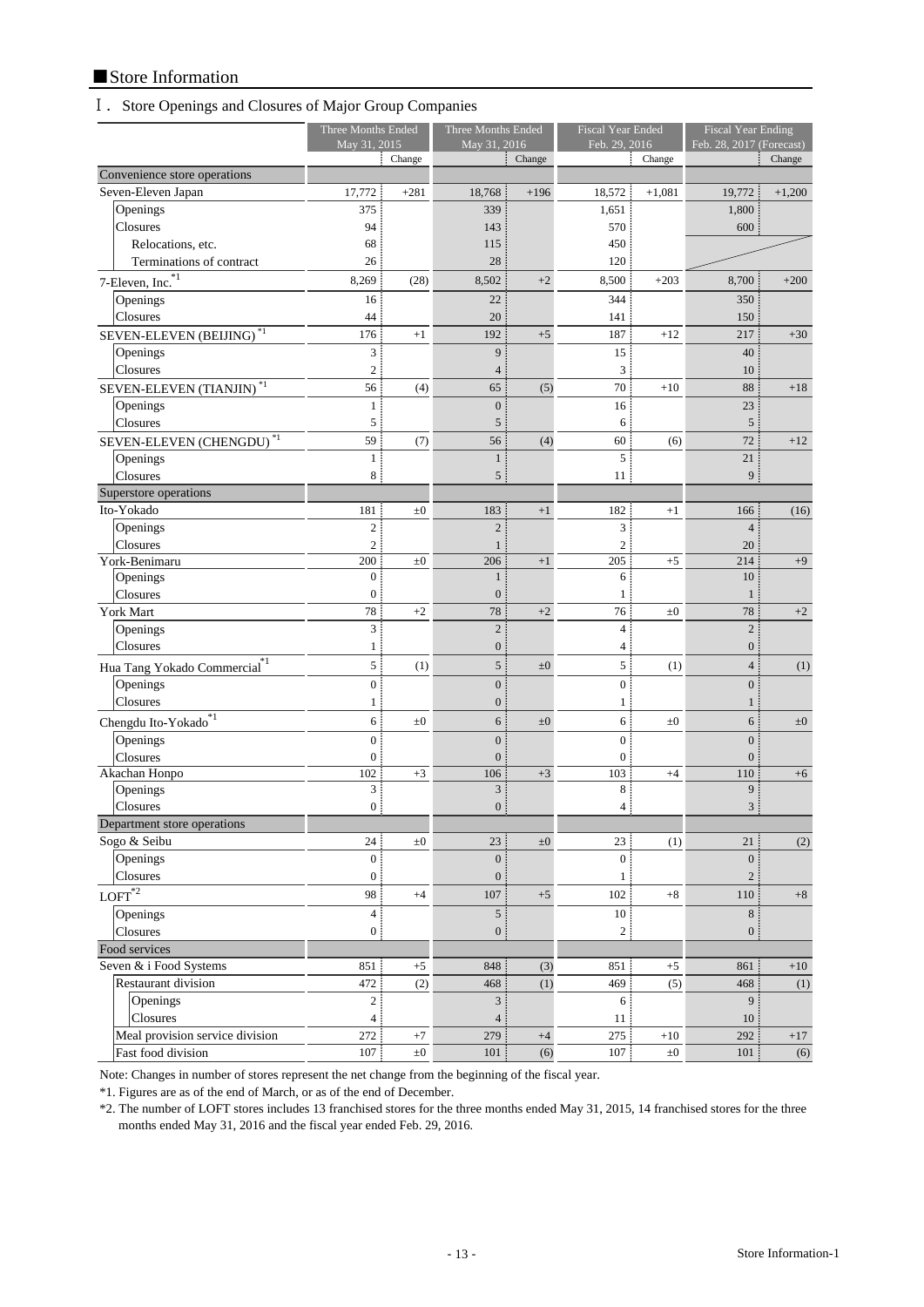Ⅱ.Store Information of Convenience Store Operations

| <b>DOMESUC STOPE NETWOFK</b> |          |             |                       |            | Global Seven            |
|------------------------------|----------|-------------|-----------------------|------------|-------------------------|
|                              | May 2015 | Feb. $2016$ | $\overline{May}$ 2016 | Change     | [Consolidated sul       |
| Hokkaido                     | 930      | 941         | 942                   | $+1$       |                         |
| Aomori                       |          | 27          | 29                    | $+2$       | Japan                   |
| Iwate                        | 116      | 124         | 124                   | $\pm 0$    | North America *         |
| Miyagi                       | 369      | 381         | 381                   | $\pm 0$    | U.S.A.                  |
| Akita                        | 65       | 75          | 77                    | $+2$       | Canada                  |
| Yamagata                     | 169      | 173         | 171                   | (2)        | Hawaii                  |
| Fukushima                    | 408      | 410         | 411                   | $+1$       | China [Beijing]         |
| <b>Ibaraki</b>               | 622      | 629         | 630                   | $+1$       | China [Tianjin]         |
| Tochigi                      | 399      | 411         | 414                   | $+3$       | China [Chengdu]         |
| Gunma                        | 449      | 458         | 457                   | (1)        | Sub-total               |
| Saitama                      | 1,085    | 1,109       | 1,112                 | $+3$       | * Figures for "North .  |
| Chiba                        | 969      | 1,006       | 1,017                 | $+11$      | operated stores oper    |
| Tokyo                        | 2,317    | 2,396       | 2,419                 | $+23$      |                         |
| Kanagawa                     | 1,274    | 1,319       | 1,332                 | $+13$      |                         |
| Niigata                      | 405      | 407         | 409                   | $+2$       |                         |
| Toyama                       | 117      | 127         | 129                   | $+2$       | [Area licensees]        |
| Ishikawa                     | 109      | 116         | 118                   | $+2$       |                         |
| Fukui                        | 58       | 65          | 67                    | $+2$       | South Korea             |
| Yamanashi                    | 183      | 194         | 196                   | $+2$       | China                   |
| Nagano                       | 435      | 440         | 439                   | (1)        | [Hong Kong and others]* |
| Gifu                         | 160      | 163         | 164                   | $+1$       | China [Shanghai]        |
| Shizuoka                     | 650      | 678         | 684                   | $+6$       | China [Shandong]        |
| Aichi                        | 956      | 996         | 1,001                 | $+5$       | China [Chongqing]       |
| Mie                          | 100      | 119         | 122                   | $+3$       | Taiwan                  |
| Shiga                        | 217      | 220         | 221                   | $+1$       | Thailand                |
| Kyoto                        | 275      | 301         | 307                   | $+6$       | Philippines             |
| Osaka                        | 918      | 1,014       | 1,046                 | $+32$      | Malaysia                |
| Hyogo                        | 565      | 615         | 637                   | $+22$      | Singapore               |
| Nara                         | 117      | 128         | 132                   | $+4$       | Indonesia               |
| Wakayama                     | 62       | 67          | 69                    | $+2$       | Australia               |
| Tottori                      |          | 4           | $\overline{7}$        | $+3$       | <b>UAE</b>              |
| Shimane                      | 12       | 23          | 24                    | $+1$       | U.S.A.                  |
| Okayama                      | 283      | 286         | 287                   | $^{+1}$    | Mexico                  |
| Hiroshima                    | 524      | 540         | 550                   | $+10$      | Norway                  |
| Yamaguchi                    | 277      | 292         | 295                   | $+3$       | Sweden                  |
| Tokushima                    | 86       | 89          | 89                    | $\pm 0$    | Denmark                 |
| Kagawa                       | 94       | 101         | 104                   | $+3$       | Sub-total               |
| Ehime                        | 53       | 77          | 82                    | $+5$       | * Figures for China     |
| Kochi                        | 11       | 21          | 21                    | $\pm 0$    | Province and Ma         |
| Fukuoka                      | 844      | 893         | 905                   | $+12$      |                         |
| Saga                         | 172      | 180         | 182                   | $+2$       |                         |
| Nagasaki                     | 149      | 159         | 163                   | $+4$       | Total worldwide         |
| Kumamoto                     | 278      | 290         | 292                   | $+2$       |                         |
| Oita                         | 146      | 151         | 152                   | $+1$       |                         |
| Miyazaki                     | 173      | 179         | 180                   | $+1$       |                         |
| Kagoshima                    | 171      | 178         | 178                   | $_{\pm 0}$ |                         |
| Total                        | 17,772   | 18,572      | 18,768                | $+196$     |                         |

# **Domestic Store Network Global Seven-Eleven Store Network**

[Consolidated subsidiaries]

| Hokkaido  | 930 | 941 | 942 | $+1$    |                 | May 2015 | Feb. 2016 | $\overline{\text{May } 2016}$ | Change  |
|-----------|-----|-----|-----|---------|-----------------|----------|-----------|-------------------------------|---------|
| Aomori    |     | 27  | 29  | $+2$    | Japan           | 17,772   | 18,572    | 18,768                        | $+196$  |
| Iwate     | 116 | 124 | 124 | $\pm 0$ | North America * | 8.269    | 8,500     | 8,502                         | $+2$    |
| Miyagi    | 369 | 381 | 381 | $\pm 0$ | U.S.A.          | 7,776    | 7,995     | 7,997                         | $+2$    |
| Akita     | 65  | 75  | 77  | $+2$    | Canada          | 493      | 505       | 505                           | $\pm 0$ |
| Yamagata  | 169 | 173 | 171 | (2)     | Hawaii          | 60       | 63        | 63                            | $\pm 0$ |
| Fukushima | 408 | 410 | 411 | $+1$    | China [Beijing] | 176      | 187       | 192                           | $+5$    |
| Ibaraki   | 622 | 629 | 630 | $+1$    | China [Tianjin] | 56       | 70        | 65                            | (5)     |
| Tochigi   | 399 | 411 | 414 | $+3$    | China [Chengdu] | 59       | 60        | 56                            | (4)     |
| Gunma     | 449 | 458 | 457 | (1)     | Sub-total       | 26.392   | 27.452    | 27.646                        | $+194$  |

\* Figures for "North America" are the number of franchised stores and directly operated stores operated by 7-Eleven, Inc.

#### [Area licensees]

| Ishikawa  | 109 | 116            | 118            | $+2$    |                         | Mar. 2015 | Dec. 2015      | Mar. 2016             | Change  |
|-----------|-----|----------------|----------------|---------|-------------------------|-----------|----------------|-----------------------|---------|
| Fukui     | 58  | 65             | 67             | $+2$    | South Korea             | 7,327     | 8,000          | 8,133                 | $+133$  |
| Yamanashi | 183 | 194            | 196            | $+2$    | China                   | 1,673     | 1,727          | 1,736                 | $+9$    |
| Nagano    | 435 | 440            | 439            | (1)     | [Hong Kong and others]* |           |                |                       |         |
| Gifu      | 160 | 163            | 164            | $+1$    | China [Shanghai]        | 73        | 81             | 83                    | $+2$    |
| Shizuoka  | 650 | 678            | 684            | $+6$    | China [Shandong]        | 28        | 32             | 33                    | $+1$    |
| Aichi     | 956 | 996            | 1,001          | $+5$    | China [Chongqing]       | 11        | 25             | 24                    | (1)     |
| Mie       | 100 | 119            | 122            | $+3$    | Taiwan                  | 5,037     | 5,029          | 5,041                 | $+12$   |
| Shiga     | 217 | 220            | 221            | $+1$    | Thailand                | 8,334     | 8,832          | 9,043                 | $+211$  |
| Kyoto     | 275 | 301            | 307            | $+6$    | Philippines             | 1,341     | 1,602          | 1,655                 | $+53$   |
| Osaka     | 918 | 1,014          | 1,046          | $+32$   | Malaysia                | 1,802     | 1,944          | 1,951                 | $+7$    |
| Hyogo     | 565 | 615            | 637            | $+22$   | Singapore               | 488       | 458            | 453                   | (5)     |
| Nara      | 117 | 128            | 132            | $+4$    | Indonesia               | 187       | 187            | 182                   | (5)     |
| Wakayama  | 62  | 67             | 69             | $+2$    | Australia               | 610       | 626            | 627                   | $+1$    |
| Tottori   |     | $\overline{4}$ | $\overline{7}$ | $+3$    | <b>UAE</b>              |           | $\overline{c}$ | $\mathcal{D}_{\cdot}$ | $\pm 0$ |
| Shimane   | 12  | 23             | 24             | $+1$    | U.S.A.                  | 288       | 305            | 305                   | $\pm 0$ |
| Okayama   | 283 | 286            | 287            | $+1$    | Mexico                  | 1,874     | 1,879          | 1,874                 | (5)     |
| Hiroshima | 524 | 540            | 550            | $+10$   | Norway                  | 155       | 156            | 156                   | $\pm 0$ |
| Yamaguchi | 277 | 292            | 295            | $+3$    | Sweden                  | 193       | 185            | 186                   | $+1$    |
| Tokushima | 86  | 89             | 89             | $\pm 0$ | Denmark                 | 191       | 189            | 186                   | (3)     |
| Kagawa    | 94  | 101            | 104            | $+3$    | Sub-total               | 29,612    | 31,259         | 31,670                | $+411$  |
|           |     |                |                |         |                         |           |                |                       |         |

\* Figures for China [Hong Kong and others] include Guang Dong Province and Macau.

| Saga     | 80 |     |                 |        |        | May 2015 Feb. 2016 May 2016 Change |        |
|----------|----|-----|-----------------|--------|--------|------------------------------------|--------|
| Nagasaki |    | 163 | Total worldwide | 56.004 | 58.711 | 59.316                             | $+605$ |

Notes: 1. Figures for overseas stores are as of the end of March, or as of the end of December.

2. As of May 31, 2016, Seven-Eleven Japan operates in 46 prefectures out of 47 prefectures in Japan.

The number of 7-Eleven stores around the world including area licensees are 59,572 stores.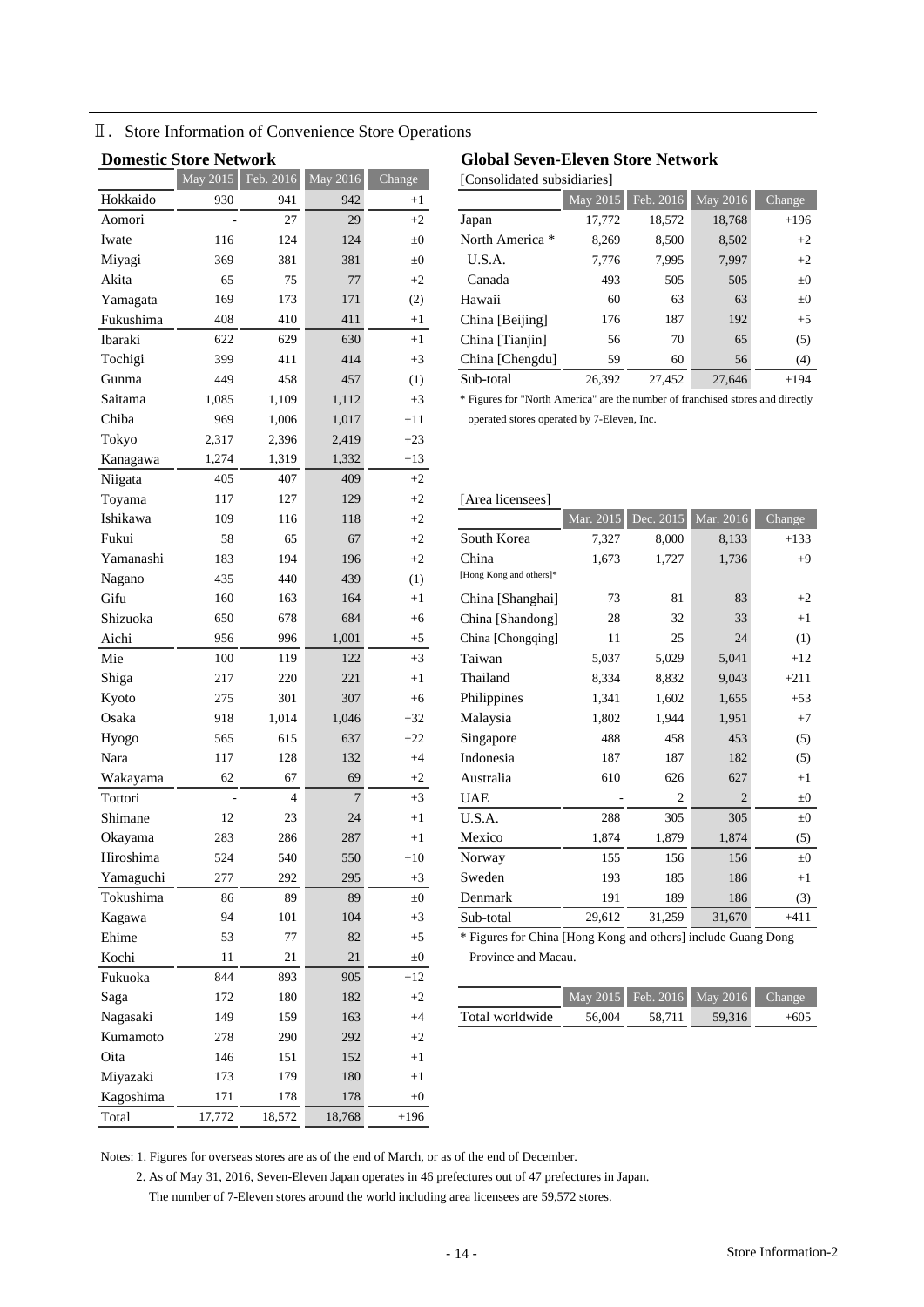# Ⅲ.Store Information of Superstore Operations

# (1) Ito-Yokado

|          | (1) IW-I UNAUU<br>(Square meters)                      |          |               |                          |                                       |  |  |  |  |  |  |  |
|----------|--------------------------------------------------------|----------|---------------|--------------------------|---------------------------------------|--|--|--|--|--|--|--|
|          | Store name                                             | Location | Date          | Sales floor space        | Directly managed<br>sales floor space |  |  |  |  |  |  |  |
| Openings | Shokuhinkan Minowa [S&B]<br>(food specialty store)     | Tokyo    | Apr. 22, 2016 | 983                      | 983                                   |  |  |  |  |  |  |  |
|          | Seven Park Ario Kashiwa                                | Chiba    | Apr. 25, 2016 | 65,000                   | 11,143                                |  |  |  |  |  |  |  |
|          | <i>Shokuhinkan</i> Hiratsuka<br>(food specialty store) | Kanagawa | Oct. 6, 2016  |                          |                                       |  |  |  |  |  |  |  |
| Closures | THE PRICE Senju [S&B]                                  | Tokyo    | Apr. 10, 2016 |                          | 3,540                                 |  |  |  |  |  |  |  |
|          | Shokuhinkan Honmoku<br>(food specialty store)          | Kanagawa | Jul. 18, 2016 | $\overline{\phantom{a}}$ | 2,625                                 |  |  |  |  |  |  |  |
|          | Togoshi                                                | Tokyo    |               | $\overline{\phantom{a}}$ | 1,524                                 |  |  |  |  |  |  |  |
|          | Shokuhinkan Kurashiki<br>(food specialty store)        | Okayama  |               |                          | 2,522                                 |  |  |  |  |  |  |  |

Notes: 1. In addition to the above, 1 store will be opened and 16 stores will be closed in the fiscal year ending February 28, 2017.

2. S&B stands for Scrap & Build.

# (2) York-Benimaru

| (2) York-Benimaru<br>(Square meters) |                                |                  |                                |                   |                                       |  |  |  |
|--------------------------------------|--------------------------------|------------------|--------------------------------|-------------------|---------------------------------------|--|--|--|
|                                      | Store name                     | Location         | Date                           | Sales floor space | Directly managed<br>sales floor space |  |  |  |
| Openings                             | Sendai-Tagonishi<br>Tomenakada | Miyagi<br>Miyagi | Mar. 25, 2016<br>Jun. 24, 2016 | 2,110<br>2.080    | 1,933<br>1.880                        |  |  |  |

Note: In addition to the above, 8 stores will be opened and 1 store will be closed in the fiscal year ending February 28, 2017.

# (3) China [Superstores]

|         | (Square meters) |          |               |                   |
|---------|-----------------|----------|---------------|-------------------|
|         | Store name      | Location | Date          | Sales floor space |
| Closure | Daxing          | Beijing  | Jun. 30, 2016 | 17.498            |

# Ⅳ.Store Information of Department Store Operations

| Store Information of Department Store Operations | (Square meters) |          |               |                   |
|--------------------------------------------------|-----------------|----------|---------------|-------------------|
|                                                  | Store name      | Location | Date          | Sales floor space |
| <b>Closures</b>                                  | Sogo Kashiwa    | Chiba    | Sep. 30, 2016 | 28,096            |
|                                                  | Seibu Asahikawa | Hokkaido | Sep. 30, 2016 | 30,043            |